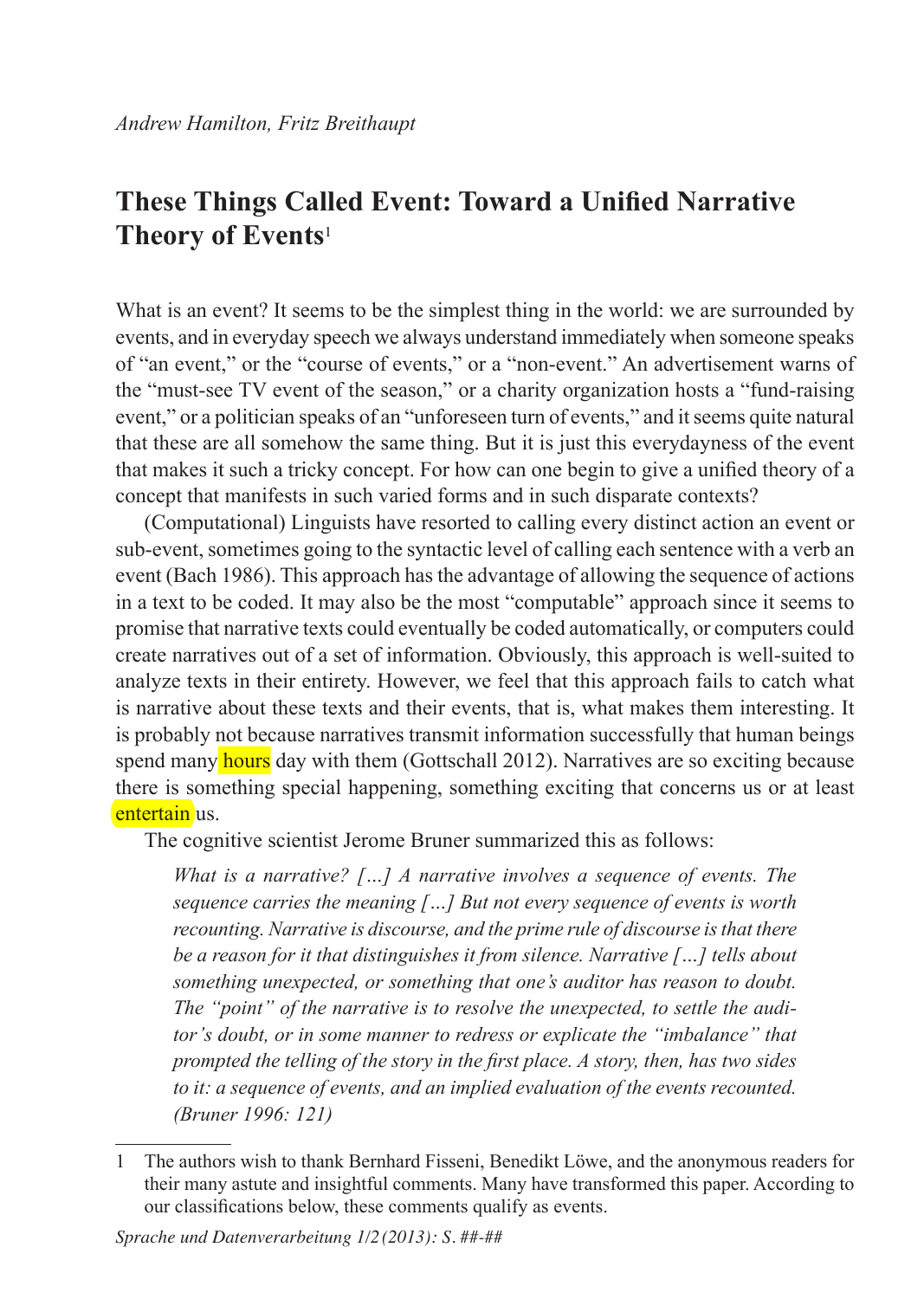Not everything that happens is an event in the sense that it surprises the recipient and asks for resolution and evaluation. If we take everything that happens to be an event, then the concept of "event" is impoverished to the point of uselessness. But how to get past the everyday sense of event as "something that happens" is not at all obvious.

The following essay is an attempt to present the breadth of possibility contained in the notion of the "event" that includes the element of surprise and demands interpretation and evaluation. In our attempt, we will present our own model and connect it to some of the major courses in the theory of the event in the context of narrative theory. For our primary audience in this journal, namely computational linguists, this approach may seem opaque since it does not lead to a calculation of events. Here our essay serves a single purpose: to emphasize the need to include the moments of human surprise, doubt, evaluation, and radical transformation in the coding of narrative events. We have to be realistic and acknowledge that we can only offer humble, perhaps imperfect beginnings as to how this could be accomplished. However, we would like to challenge computer scientists to consider ways to detect, account for, and code the events in narratives in a way that captures the fullness Bruner describes.

Peter Hühn has made an attempt to formalize the variance in the uses of the term "event" to avoid obfuscation and equivocation. He distinguishes two categories – he calls them "event I" and "event II" and defines them as follows: "We can distinguish between *event I*, a general type of event that has no special requirements, and *event II*, a type of event that satisfies certain additional conditions. A type I event is present for every change of state explicitly or implicitly represented in a text. A change of state qualifies as a type II event if it is accredited – in an interpretive, context-dependent decision – with certain features[…]" (Hühn 2009: 80). This distinction allows us to speak of events in the everyday sense without compromising efforts to understand events displaying such additional features (Hühn's event II, which we will describe as event-as-transformation) which will be the focus of this essay.

Within the study of narratives, three different schools of thought can be distinguished. Each of them displays a different attitude toward events. The first describes events as elements in a chain (in line with Hühn's event I), the second focuses on the disruptive or transformative quality of events (this will be our focus), while the third investigates how events appear if they are viewed from different perspectives (see section 1). It is not necessary that these conceptions be entirely mutually exclusive.

This overview article will focus its critical energy on different theories of transformative events within narrative study, literary texts, theology, psychoanalysis, and everyday narratives. The key complication in this attempt will be that the same actions may appear to be events in some, but not all contexts. The goal is to present a comprehensive model of the event, which might also be useful for overcoming some obstacles for describing events as elements in a chain (attitude 1) and also incorporates insights applicable to the telling of events to an audience (attitude 3), just as our model has profited from these approaches.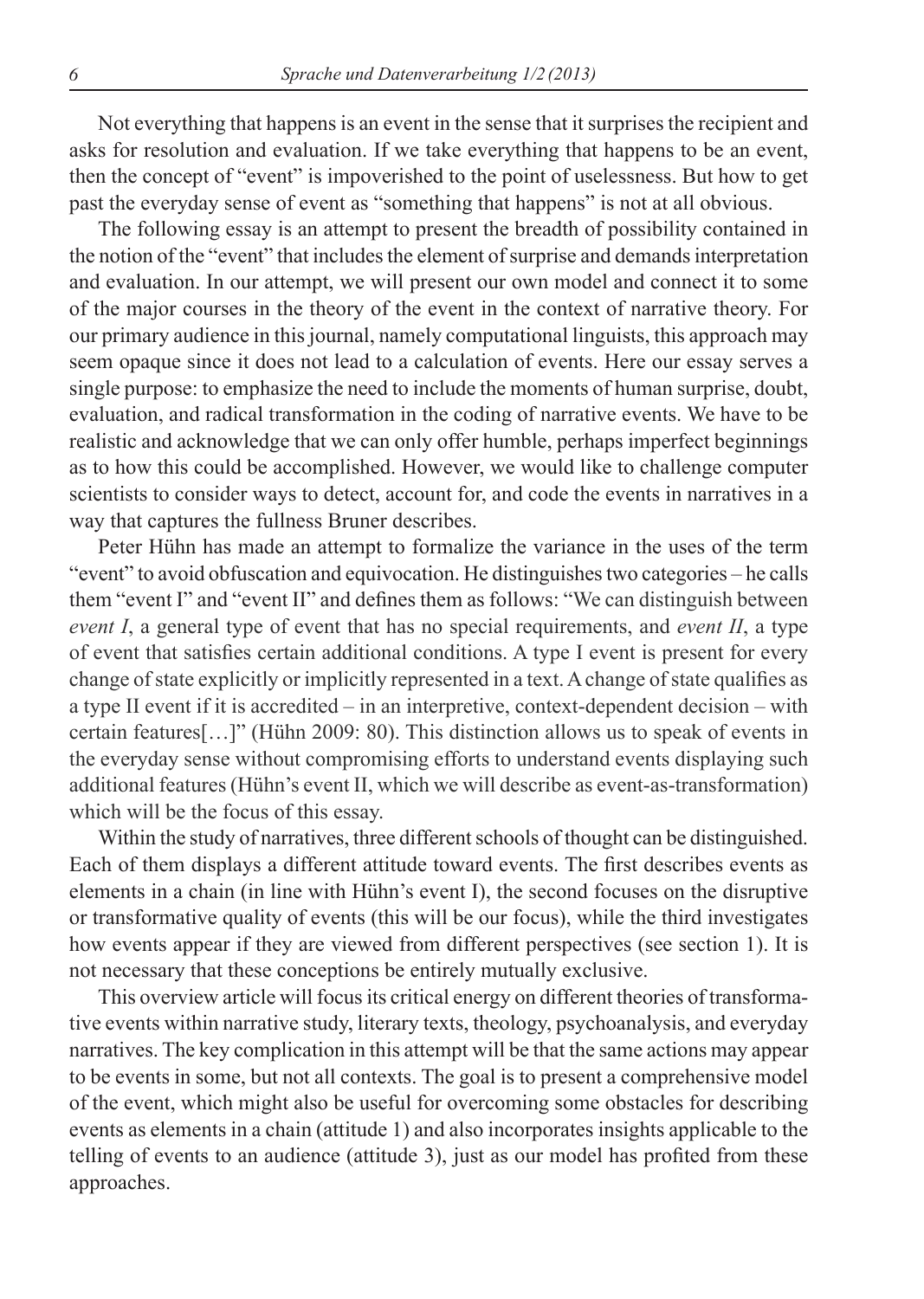One disclaimer is in order. In the context of this journal, the essay may appel  $\mathcal{Q}$  aque, since it resists a simple application for computational linguists. The basic suggestion of the core model below that all parts of the event inform each other dynamically may be theoretically correct, but tricky for computational purposes. Nevertheless, we hope to describe the obstacles at stake for a possible computerized model of narrative events.

Before we offer the overall model, we should clarify the three different schools of thought concerning narrative events mentioned above by briefly mapping out their attitude toward events.

### **1 Schools of Thought about Events in Narratives**

There are three basic approaches to events in narratives.

The first school of thought characterizes narratives as chains of elements or events, like a necklace with pearls on a string. We will call this approach an event-as-action approach since it views narratives as sequences of distinct actions. Each event could functionally and self-referentially be defined as an enabler of further connecting elements. Different theorists have favored different names for these elements, ranging from "functions" and "motifs" to "events." Each element of the chain is located on a syntactical (or horizontal) level. One such chain could be: 1. The hero is introduced. 2. An obstacle emerges. 3. A false friend offers an opinion how to overcome the obstacle. And so on. For each of the syntactical elements of the chain, different specifics can be filled in. Events of this kind are often consistent across narratives and can be identified almost independently of context and location within a narrative text. If one defines "event" as such an  $\mathbb{Q}$  nents of the chain, one could expect a finite number of possible events. Theoretically, this approach can code every sentence (or every verb) as one or more events, and thus the narrative as a whole.

A famous model of this approach was offered by Vladimir Propp, in *The Morphology of the Folktale* (1969, originally 1928), in which he identified 31 subtypes of syntactical functions that can be described as such events, including: "absentation, interdiction, violation, reconnaissance, delivery, trickery, complicity" (Finlayson 2012: 22). Different theories give different numbers of possible events for a **sequence** but they tend to agree that the number is limited and thus can be classified. For this group of event theories, the core questions connected with events are typically about the sequencing of the events: they ask which groups of events are expected together, and how these connections can be explained. For a productive model of this approach, see Finlayson (2012); and consider Bod et al. (2012). Approaches that model stories using (mathematical) graphs in which events are the nodes also fall under this umbrella. For a comparison of Propp's classification and some graph-based approaches see Fisseni and Löwe (to appear).

The second general attitude about the event will receive full attention later. For now it is enough to say that an event, according to this school of thought, is that which interrupts or transforms a state of stability or predictability. We will refer to this approach as event-as-transformation approach. A minimum requirement of an event is that it is at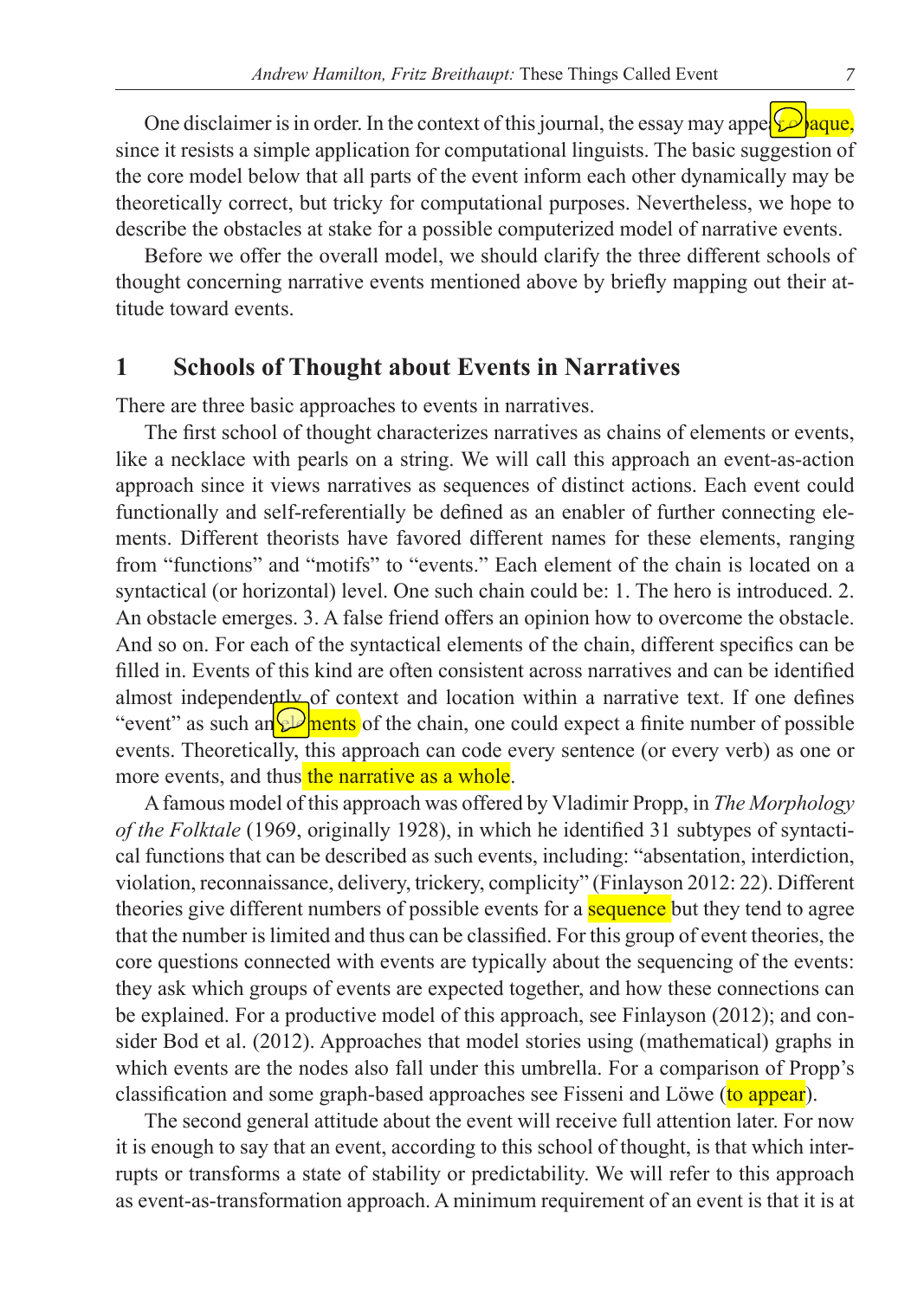least to some degree unexpected or counter-intuitive from the standpoint of the recipient (about counter-intuitive narrative events, see Norenzayan et al., 2006).<sup>2</sup> Hence, a story may contain rather few such events, but their infrequency heightens their importance for all further developments. Event-as-transformation theories have a strong presence in theories of drama since Aristotle's *Poetics* and have also found their way into many cultural theories in modern times. Of central importance for all event-as-transformation theories is the context of the narrative as a whole. The very same textual structure or descriptions of human actions can appear to be an event in one case, but not in another. A further consequence of these event theories is that the event may not appear to be an event at the moment of its occurrence but only afterwards in consideration of the entire context. This is an obvious challenge for computational linguistic approaches.

The third school of thought examines the different narrative voices of who tells what to whom. According to this school of thought, narratives emerge in the *way* that some basic events are related by one voice to another. Accordingly, we will speak of the eventfrom-a-perspective approach. For this approach, the basic events (on the level of plot or action) exist as events insofar as they take on meaning for the narrating and receiving voices. For example, the simple fact that A kisses B becomes a loaded event if this told to third party C who has an amorous interest in A. It becomes more complicated if a person D tells this to C out of his or her own personal interest, and the telling may be embellished or not even true in the first place. The study of narrative perspectives and voices goes back to Gérard Genette (1980, originally 1970) and is at the core of modern narratology (see for example Fludernik 1996; Keen 2007, 2010; Koschorke 2012). Many narratologists today do not focus on events at all, but still pay close attention to the different categories of narrative perspectives. Still, this third school of thought could be described as a hybrid of the first two: Each narrative voice frames and thereby complicates the significance of each element on the chain of events, thus elevating some to a different status, not unlike the event-as-disruption in the second set of theories.

It would be possible to speak of a **forth** school of thought, namely cognitive narratology as developed by Monika Fludernik, David Herman, and others. However, in regard to theories of events this cognitive narratology does not offer an approach that differs fundamentally from the third mentioned approach.

As indicated, we will focus on our attention to the second approach. Our model of the second approach could be reconciled with the third approach (see the module of "perspective" below), though we will not offer details here. We will consider possibilities for integrating the first two approaches, that is, an event-as-action approach with our event-as-transformation approach by means of the event-mapping as proposed by Fisseni and Löwe (to appear).

<sup>2</sup> One of the most appealing and pragmatic approaches in this school comes from Wolf Schmid, whose five criteria for "eventfulness" will be discussed later.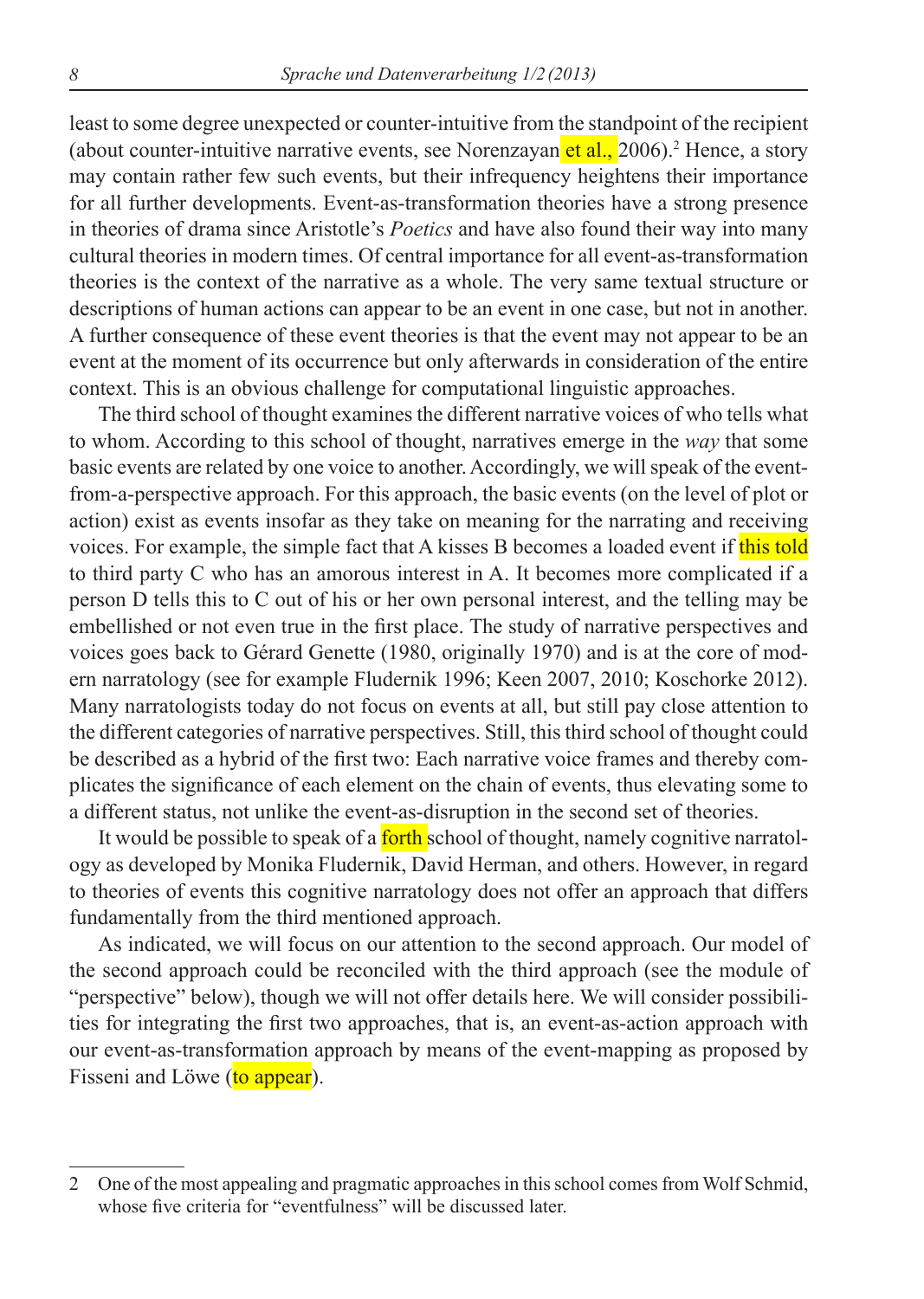# **2 Proposed Core Model of Narratives**

We propose that events are at the very center of narratives. Without events, there would be no narratives. We also suggest that events connect all elements of the told sequence (both plot and narrative) not simply as a temporal sequence, but as the looking glass: The other elements matter only in so far as they help to clarify, amplify, or modify the event. Our core assumptions are:

- 1. The event is a transformation. Events can be an action by an individual, but do not have to be an action.
- 2. The event constitutes itself in the eye of a beholder. It requires some outside perspective that measures the significance of the transformation.
- 3. Every event is ambivalent, unfinished. Since the event only exists from the standpoint of a beholder, it is always subject to interpretation and thus ambiguity. To put this paradoxically: The later interpretations or negotiations of the event are part of the event and shape what is has already been.

Whereas this paper largely operates synthetically, interpretatively and at times speculatively, there is experimental evidence that supports some of our suggestions. For example, the study by Norenzayan et al. confirmed the relevance of transformation events. One of the included experiments involved serial reproductions of **fairy-tales** (i.e. telephone games or, in German, *Stille Post*). That study found that fairy-tales with minimally counter-intuitive events would be better remembered and maintained from iteration to iteration than stories with no or maximally counter-intuitive events. This confirms our suggestion that events are decisive for narratives, as long as they can be integrated in an overall context and are not absurd or maximally counter-intuitive (Norenzayan et al. 2006). We will not be able to discuss this study in this context. Its findings suggest that transformative events are what makes a narrative memorable; stories with no events or events that do not **plausible** transform the context in which they occur are less memorable). These assumptions about narrative events are in line with Breithaupt (2012).

We can now present our core model of a narrative event. A minimal definition describes an event as *a significant transformation of the state of an agent from a state A to a state B*. That is, an event changes things in some way: a person, or group of people, or a social construct (such as a city, institution, or cultural landmark) is different after the event than it was before. Usually, this change occurs by means of some sort of intervening force, which we call "I" for intervention. In the story from the New Testament, Saul becomes Paul because God intervenes, so in this case, the value of I is God. A poor woman wins in the lottery and her life is transformed – in this case the improbable pile of money is I. By emphasizing the **transformatory** aspect of narrative, we like to add an element of significance of meaningfulness that goes beyond the mere change from A to B. In this respect, our definition of narrative sets the bar a step higher than for example Gerald Prince (Prince defines: "An object is a narrative if it is taken to be the logically consistent representation of at least two asynchronous events that do not presuppose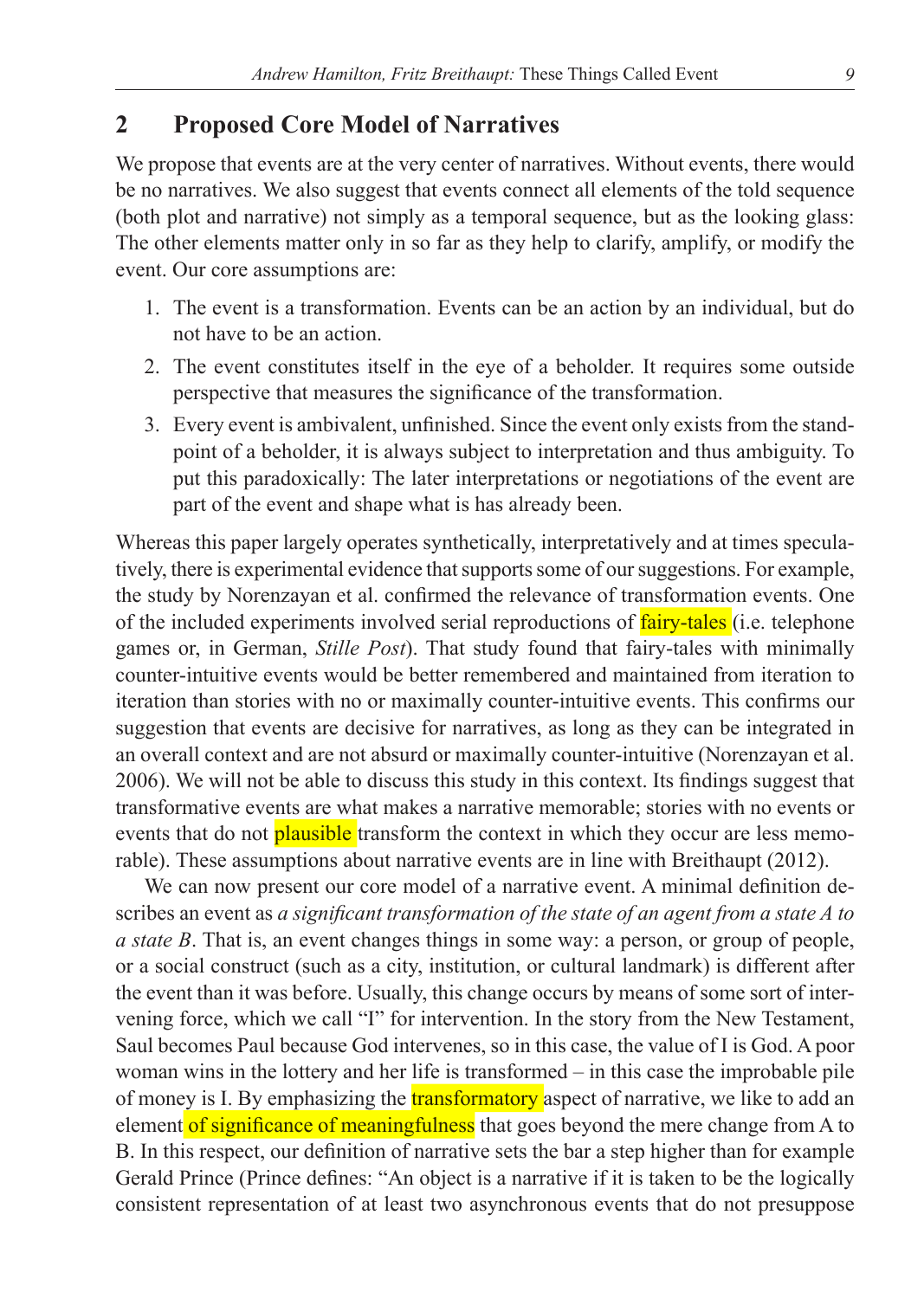or imply each other; **Prince**, 2008: 19). Furthermore, we like to suggest that the event provides the shortest summary of a narrative. There would be no narrative without event.



*Figure 1: Basic Plot Event*

However these three positions – initial state A, final state B, and intervening force – are not yet the complete skeleton of the event. It is necessary to look at the elements outside of the actual change that make it coherent, intelligible, and meaningful, that is – what lets us know an event when we see it.

This significance comes from three related dimensions. The first is the context or frame of reference (C) that registers the difference between state A and B as meaningful. For example, in the religious sphere, the difference between believing in the right god or not is significant; in the material world, the difference between rich or poor is significant. The second dimension here is the cognitive status of the difference (D). The contrast between A and B has to be significant, but also specific. Put differently, there has to be a unity in the difference. Usually this occurs in one-dimensional transformations between comparable states, such as going from rich to poor, sad to cheerful, living to dead, etc. The final element in this general structure of the event is the perspective of the agent, observer, or narrator (P) that is re-oriented by the event. It is essential that the event changes not only some material circumstances, but also offers the possibility of new ways of looking at the world, a way that would not have been possible without the event. We propose to schematize the impact of the narrative perspective by adding different possible trajectories for  $\overline{B}$  of what could happen to  $\overline{B}$  in the future, namely a path that leads to  $B_1$  and another one to  $B_2$  as determined by P.

To summarize, then, the core model of the narrative event looks as follows: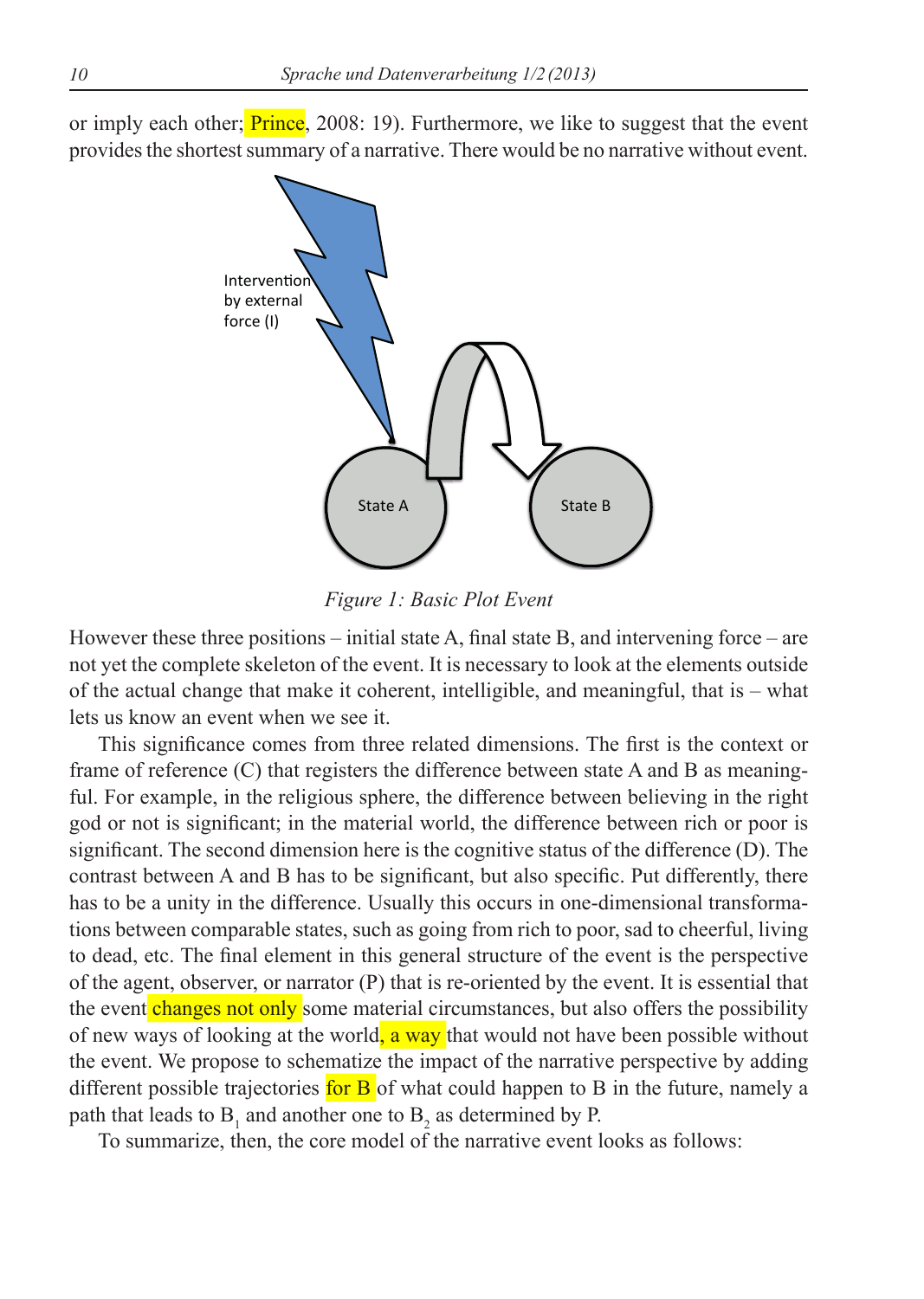

*Figure 2: Core Model of Narrative Event*

The three modules added to the transformation event here are context (C), the unity within the difference from state A and B (D), and the perspective of the external observer (P) that considers or chooses from possible outcomes  $B_1$ ,  $B_2$ , etc. These three modules C, D, and P each assign significance or consequence to the event, but each does so in a different way, as we will discuss below. Hence, these three are in a certain logical competition with each other. Nevertheless, we think that it is not fully possible to reduce these modules to one module alone. In some cases, context matters most, in other cases, a specific observer needs to be considered for whom the event has direct consequence, etc.

In logical terms, this makes computing narrative events difficult. (Didn't we warn you that our goal is not to make things simple?) But just this complexity is needed to do justice to what we consider events. For there may be different cognitive techniques for understanding events; perhaps what we now call the event has had more than one evolutionary and historical origin. However, we will leave the discussion of the possibility of different evolutionary and cultural origins of events for another paper (for some possibilities, see Boyd 2009; Gottschall 2012; Breithaupt 2012).

This model, so far, has little content, but it suggests numerous possibilities for what such content might look like, or for what theories of the event are possible. But it is not merely a matter of substituting values for A, B, I, C, D, and P in order to make an event. Rather, all of these components are not simply additive, but inform each other dynamically. For example, if a different context  $(C)$  emerges or is selected by an observer  $(P)$ , the transformation from A to B can appear to be different. For example, for a devout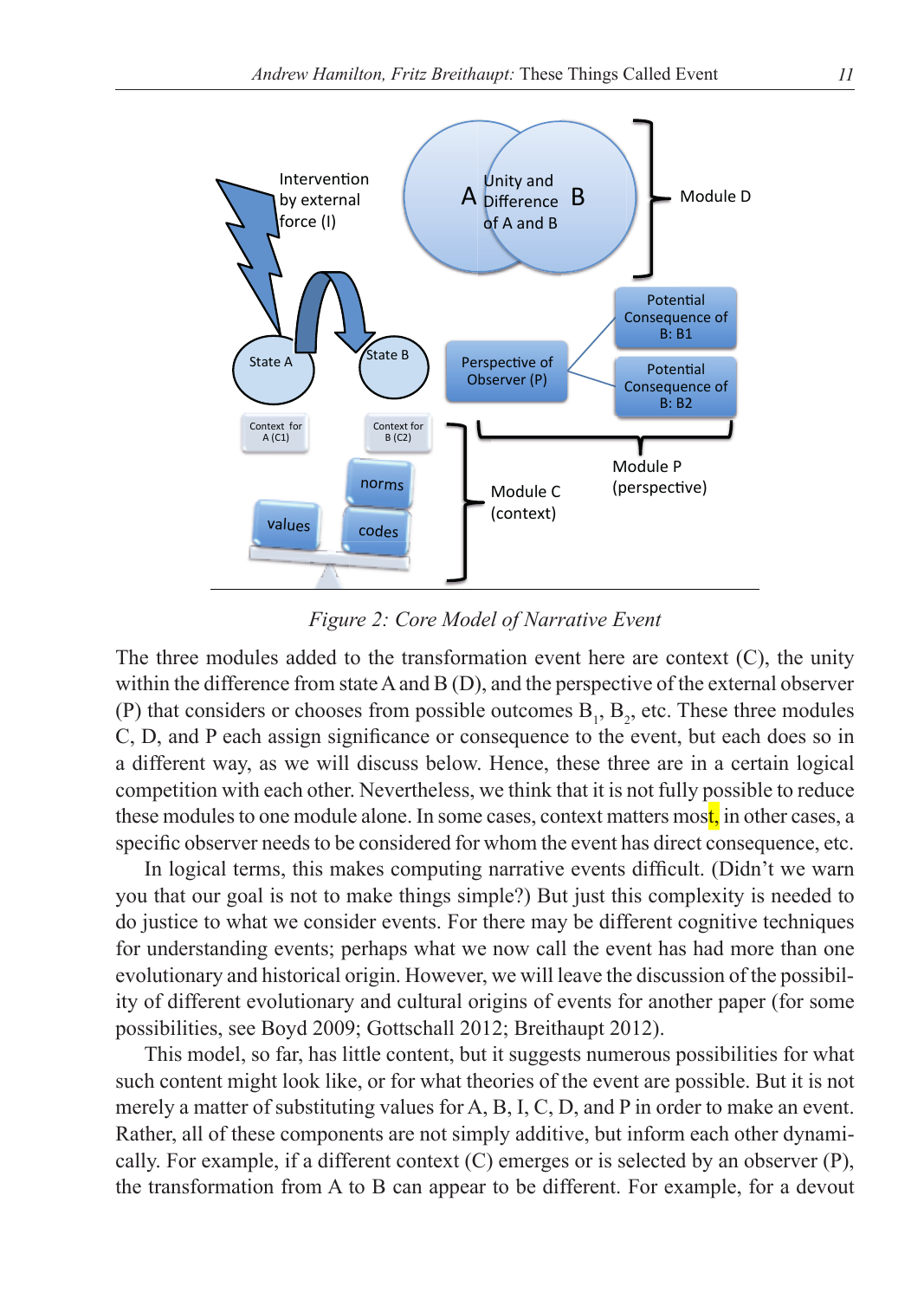Christian, the transformation from poor to rich could be an alarming event, rather than a happy improvement ("It is easier for a camel to go through the eye of a needle, than for a rich man to enter the kingdom of God." Mt 19:24).

Let us clarify some of the terms by using the two examples of Paul and the lottery, before turning to the history and range of theories of the event.

#### *Transformation from A to B*

A and B are defined as features of a human agent, human-like agent, or social construct. In the basic examples cited above, we have two initial states that precede their respective events: Saul the persecutor of Christians, and a poor woman who plays the lottery. The event is thus in a certain sense a simple change, for it transforms a single fundamental aspect of that person's initial state, and any other significance is secondary to that. Saul becomes Paul, no longer a persecutor of Christians but in fact their most vocal supporter; the woman becomes rich, thus erasing her previous identity as a poor woman. However, the transition from A to B has to be meaningful in some way, perhaps featuring "something unexpected" as Bruner puts it (Bruner 1996: 121). Even in enumerating the states A and B, we are already pointing to the other elements at play – this shows already that we cannot get very far in talking about the event without some implicit sense of I, C, D, and P.

One basic way to describe the complication of the transformation from A to B, without getting into I, C, D and P yet, is to describe it as a before-and-after-event: the story world looks decidedly different from A than it does from B. This is more than just switching from A to B; rather it is a transformation of the agent into the new position  $B_i$ ; B is unpredictable from A: the event is the unresolved moment of surprise that Bruner stresses.

One way to present the transformation from A to B is as an "event node," from which different possible outcomes branch out. In particular, the model developed by Löwe, Pacuit and Saraf (2009) is an excellent candidate since it succeeds in mapping preferences and outcomes considered likely by agents (that is, their beliefs). In that model the authors represent preferred and non-preferred outcomes of events that can be used as building blocks of narratives. Unexpected and expected events are differentiated as well. This model is partially successful at describing transformative events. It successfully integrates the forward-perspective of the agent prior to the event, that is, from position. However, from the perspective of the event-as-transformation approach, what would still have to be accounted for is a recognition that the agent in position B may need to be considered separately. There is no comparative moment that measures the significance or meaningfulness of the **before and after** effect. Put differently: the description of action nodes as provided by Löwe, **Pacuit** and Saraf (2009) does not yet differentiate between trivial choices (which we do not call events) and transformative events, which lead to a real change in the agent.

#### *The Intervening Force (I)*

I stands for the force that causes the change from A to B. I itself can be a human subject, a natural event (e.g., earthquake), or some form of chance (lottery). It could be a psycho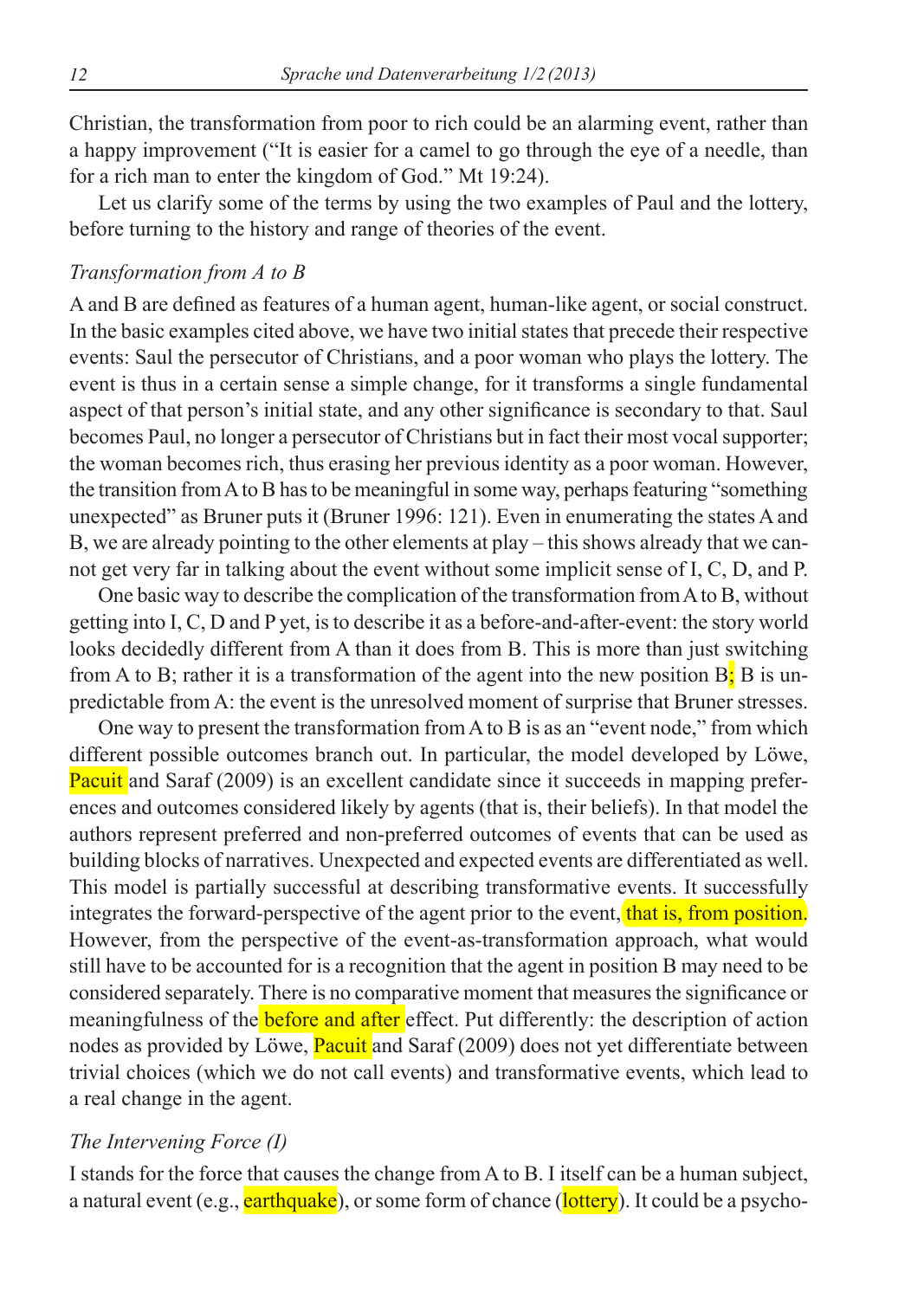logical faculty within the agent in some form of psychic drama (the traumatic memory brought out a change from A to B within the Agent). Whatever "I" is, it must have the power to cause the change from A to B (or must at least seem to have this power from a perspective P, see below).

Our two examples diverge considerably when it comes to I: for Paul's conversion, the element of divine intervention is unmistakable and absolutely central: if Paul is merely a person who changes his mind, the foundations of Western Christianity look quite a bit different. But for the lucky lottery-winner, no obvious agent of her fortune emerged from the story (of course, a fuller description might have more to offer in this area), and it isn't particularly important *how* we understand the machinations of the lottery, whereas it is very important that we understand something of God's working in converting Paul. The important thing in this case is the result – the sudden, unexpected wealth, which will surely have important consequences in her life. This illustrates that the variables at play here can vary in their significance in a particular case.

#### *Context (C)*

The context anchors the specific action and transformation in a larger frame within which the difference between A and B has consequences. That is, the difference between A and B has significance because it refers to a code that is specific to each sphere (belief in the sphere of religion, wealth in the material world, etc.). Usually, each transformation also carries an implicit value judgment within its frame of reference: In the religious world of Christianity, believing is good, not-believing is bad, etc. The frame of reference can be external to the text (Christianity, material world, aesthetics, etc.) but it can also be a context/frame of reference that emerges within a narrative. For example, within the story world of the New Testament, a new frame of reference emerges that was mostly absent in the Old Testament: belief as the basis of righteousness and salvation. Of course, sometimes competing frames of reference emerge.

The complication of the context or frame of reference is that it does not emerge as a secondary force after the event. One does not first observe a transformation from A to B, and then seek out the proper context to give meaning to that transformation. Instead, the transformation from A to B can only register because of the context. At the heart of the matter lies the relation between the transformation and the context. It turns out to be a co-dependent relation in which each presupposes the other.

The transformation requires a context to register as meaningful. The context, however, is not simply given.<sup>3</sup> The transformation invokes certain contexts that could render it as meaningful. Whereas many cases seem less problematic, there are many in which the context is not simply conventional. Already the case of Paul points to this complication. Whereas the matter of belief already bears high significance in the Old Testament, where doubters get punished or taught a lesson, the conversion from a non-believer to a

<sup>3</sup> For more on the importance of context, see Gruber 2014, which also includes an extensive summary of event theories by **contemporrary** narratologists in the Genette tradition.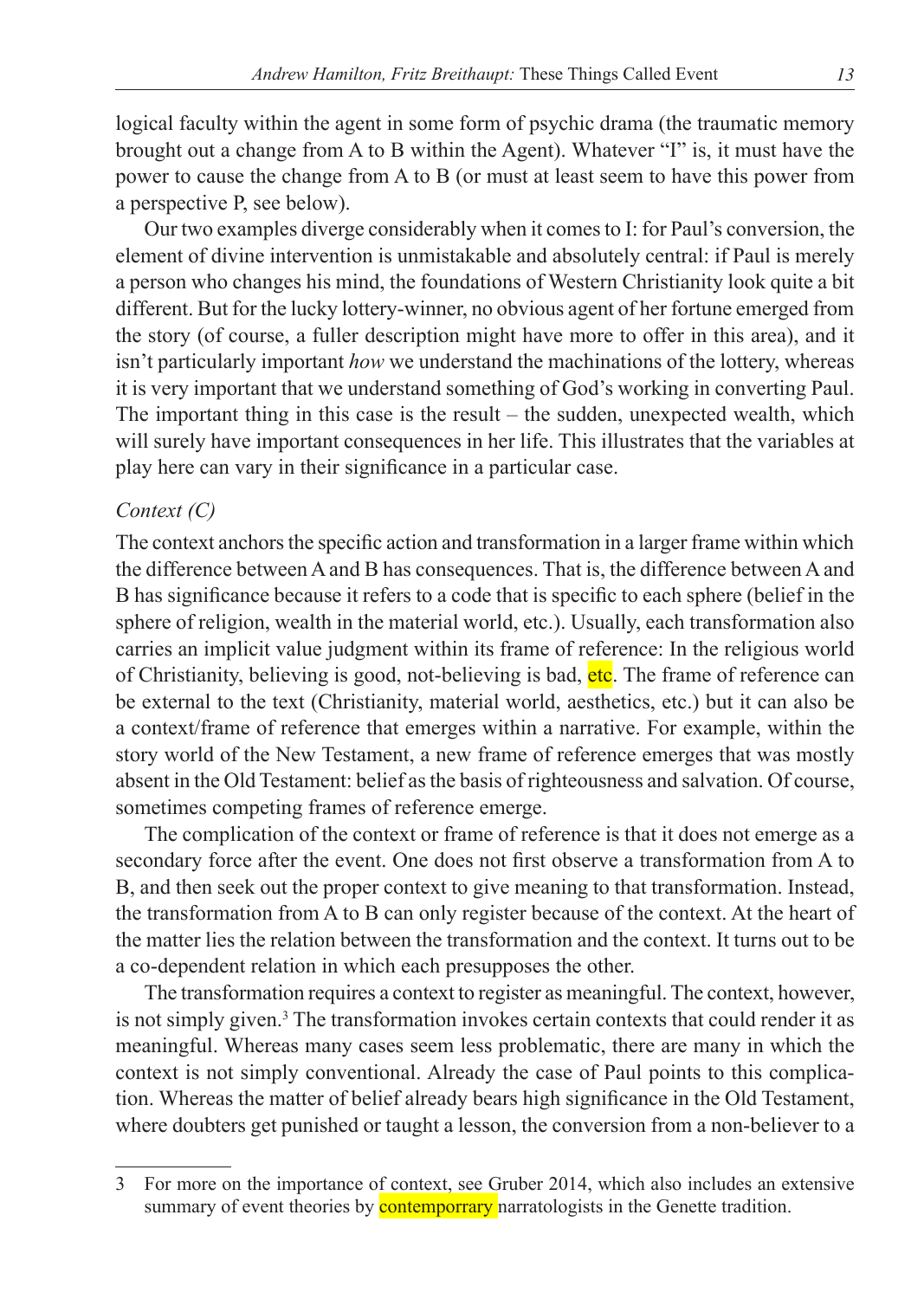believer is a new affair. Hence, the transformation of Saul to Paul produces a new context, for which it becomes the paradigmatic event. But at the same time the transformation depends on this context for its meaning. In general, every transformation and event has the potential to bring about a new context.

Contexts are never strictly speaking part of actions or messages, but at the same time they are not completely external to them. The same action could always be getting at something different than it seems at first, and thus need to be ascribed to a different context than the obvious one. Every action or message needs a context in order to make sense, but the action does not control the context, nor vice versa. The observer thus cannot say with certainty, based only on an action or message, what its sense or context is. This is also true in the other direction: an observer cannot work out an action from the context alone. Even when everything in the context seems unambiguous and straightforward, each new action is capable of summoning a new context. That context can in turn change the significance of the action, without it having "re-interpreted itself." The apparently external context affects the act as if from within. From a theoretical point of view, this aporia is unavoidable (Derrida 1985).

The New Testament offers plenty of examples of a state of non-belief (Saul's A) and a calling to follow Jesus (Paul's B). Without this new emerging context, it would be possible to read the story of Saul's conversion as unremarkable, as merely one man in the ancient world changing his mind about something unimportant so many years later, but the powerful context (C) in this example gives this event cosmic significance. In the other example, to win the lottery and become rich is only remarkable given certain conditions of poverty and wealth. It is possible imagine a society in which winning the lottery would be meaningless or even bad, where "poor" and "rich" mean something quite different than what we are used to. For example, one can imagine that the lucky woman is already a billionaire for whom the lottery is of no consequence. But assuming that the woman is in a society more or less like ours, and part of the 99%, it is precisely that social context that makes the transformation significant.

#### *The Unity within the Difference (D)*

The transformation from A to B requires some comprehensible unity within the difference. Typically, this means that the transformation occurs on a one-dimensional scale of opposites, such as poor/rich. Many transformations can be evaluated in such a way without stating such a scale explicitly. For example, one can consider a person moving from one place to another. If that person was unhappy with the cold in the first place and pleased with the warmth in the second, the difference happy/unhappy is generated by the unifying axis of mood.

This component of a unity in difference adds coherence to the transformation from A to B. That is, by looking at the event from the outside, it must be possible to form a meaningful contrast between A and B, and to see what the event changed and why it was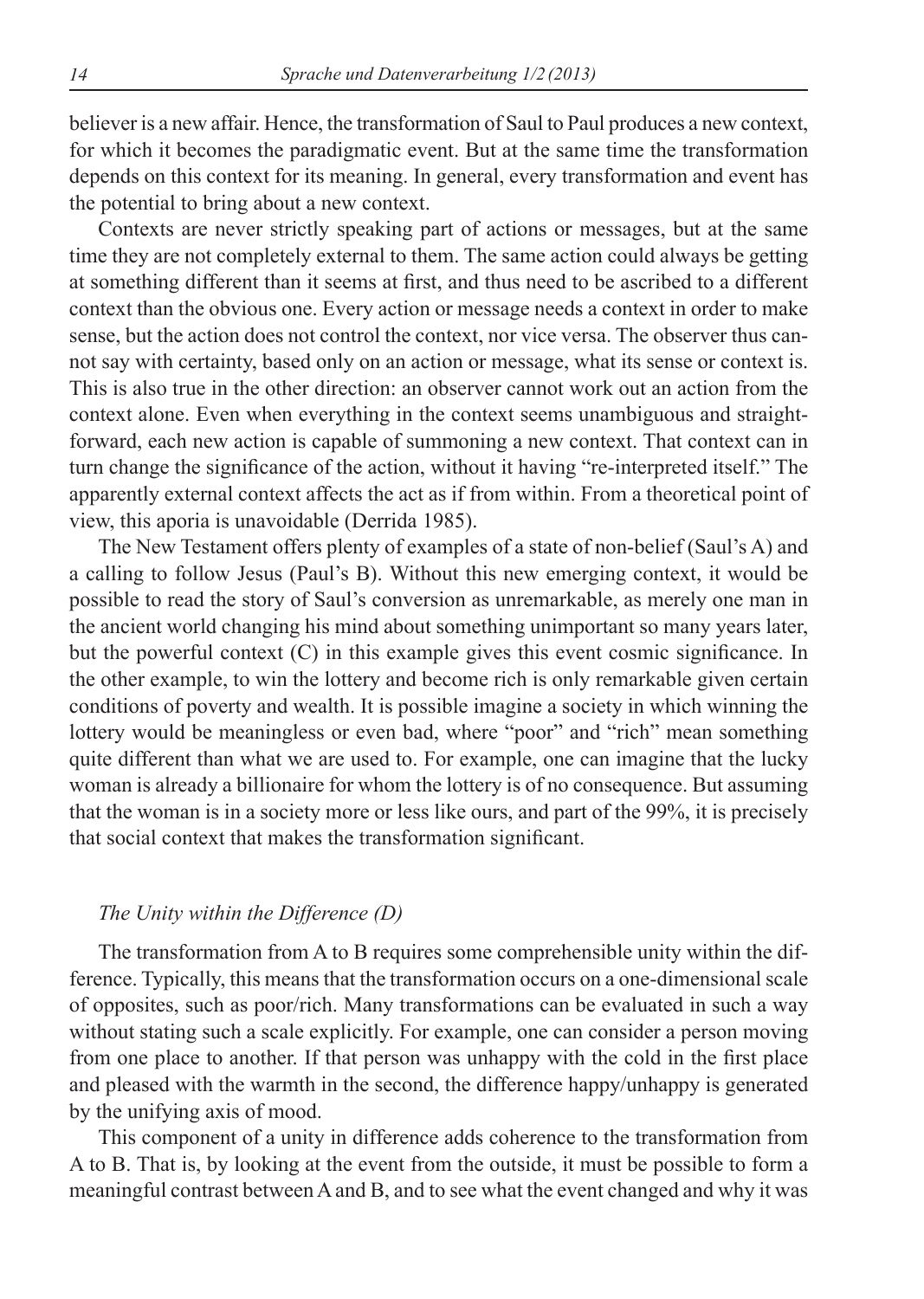significant. The reader or observer must be able to identify the axis along which A and B can both be found, and see the difference between them in those terms. Otherwise the transformation from A to B would either be too little or too huge to be comprehended and would likely be rejected as unintelligible or implausible. The transformation from a non-believing villain to a cheerful merchant, for example, would not usually meet this cognitive requirement, unless some interpretation (from a perspective P, see below) can make sense of it. Many successful narrative transformations occur on one-dimensional scales of polar opposites, such as rich-poor, happy-unhappy, hopeless to hopeful, etc.

Our model lists D as a separate term from A and B to stress the cognitive or interpretative work required to identify D. Nevertheless, once D has been identified it appears to be derived from the transformation from A to B. Still, presentations of events do not usually identify D at the outset, leaving space for interpretation.

In the example of Saul/Paul, the contrast reinforces the literary structure of the New Testament, which emphasizes the power of reversal, the ironic reconfiguration of values, and the dramatic effect of the Christian message. The contrast between Saul and Paul is heightened both because of their similarity and their difference. Paul's attitude towards Christianity is the precise opposite of Saul's, but the fact that he was already a radical, that he has already committed himself to this religious cause, makes the event all the more powerful. For A and B are in the same category, and thus the contrast between them is coherent. (The same coherence is achieved, although on a much smaller scale, in the rhetoric of the calling of the first disciples: Jesus calls James and John, the fishermen, to become "fishers of men" – the image of the fish holds together their A and B states.) If Saul had been an agnostic, or had never heard of the Christians, his vision would have led not to a conversion but to an adoption of Christianity. The A and B states would not be parallel, and the event would not have the same force.

Thus we can say that in an event, A and B are not merely different, but are deeply connected in some way that allows the transformation to be viewed coherently. This is visible also in the second example. The contrast between poverty and wealth is coherent because they are structural counterparts: divergent positions on the axis of money. The lottery winner now has a lot of money, where before she had a little, and that means that the change in question was a matter of getting a new amount of money. It is not that where she once had a little money she now has a little of something else; indeed the states before and after the event have a great deal to do with one another, and when we read about her win, we understand immediately what kind of change is at work. The D element is necessary for presenting as well as understanding the event; it is the catalyst for the possibility of a theory of the event.

One might ask as this point whether this term D is necessary, or whether it is only a special case of C. Like the general context that presents the categories through which the event can be understood, the difference with a unity is a governing concept that makes the event intelligible. For the sake of minimizing the number of terms, it would be possible to eliminate D and declare that such a grounds for comparison or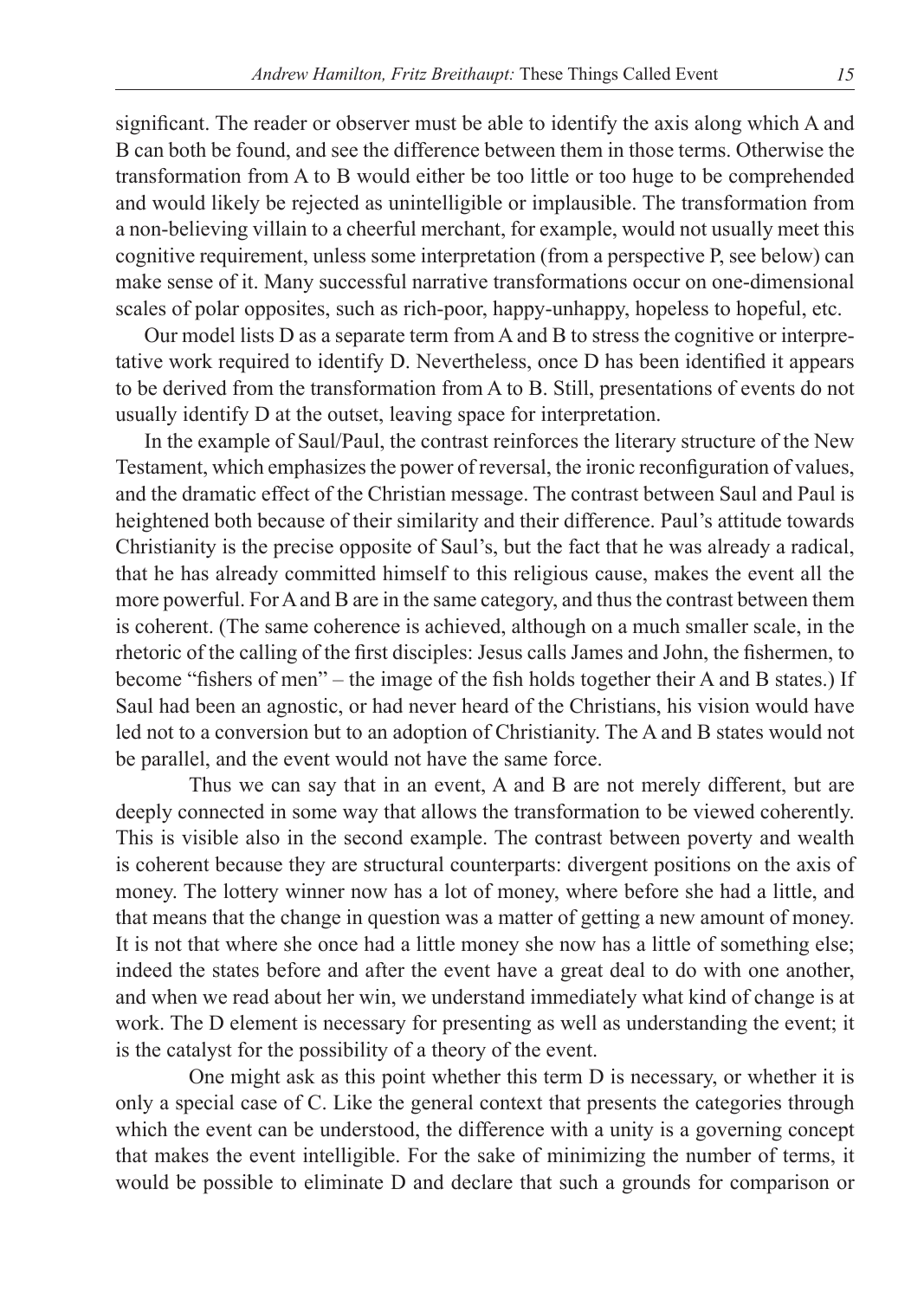axis of change is a necessary part of an event's context. We believe, however, the difference in unity requires its own term, because of its unique role in linking the initial and subsequent states to their larger context. The context is a network of values and attitudes that the reader or listener uses to evaluate a narrative; the difference in the unity is a specific concept – say, "wealth" or "faith" in our two examples so far – that allows the context to bear on the event. The element D is thus a kind of ligament that may, in certain cases, be describable as part of the overall context, but not necessarily. Indeed, this demonstrates that the elements of our model are not rigid categories, but overlapping, dynamic interactions to be drawn on as fits the given case. This will be even more clear in the ensuing discussion of perspective.

#### *Perspective (P)*

Sometimes an event can only register as significant when it is seen from a specific human or human-like perspective. When Odysseus reveals his identity after his return to Ithaca at the very moment he kills Antinous, this revelation is only significant from the perspective of Antinous. Odysseus and the listener or reader already know who he is. However, for Antinous this new knowledge means that he will not take the place of the king of Ithaca, but be his victim.

Considering the specific perspectives involved allows an understanding of whether a transformation from state A to B is significant: the event changes the future for some agents, and could thus be considered an event from their perspective. For Antinous, the revelation of Odysseus' identity changes his outlook about the future. Instead of a future  $B_1$  (becoming king of Ithaca), another future,  $B_2$  (getting shot) becomes acutely possible.

The perspective may be the one of the agent transformed by the event, but it may also be a third party, observer, or narrator. For example, an event that changes the mood of a teacher can be significant for a student about to take an oral exam. Hence, the student's predicted success changes from  $B_1$  to  $B_2$ , according to the teacher's mood change. Hence, the event becomes meaningful only from the perspective of the student (P), even though the teacher seemed to be more directly involved. This is one example where mere calculations of the context or the unity of the difference would likely miss what determines the significance of this event.

It may even be the case that a contrast between two perspectives is necessary to register and comprehend an event, as Rick Altman has suggested (Altman 2008). But we will not be able to follow this line of thought here, nor develop the concept of perspective and the "dual-focus narrative." For further insights concerning perspective-taking, see Fludernik (1996), Keen (2007) and Zunshine (2012).

These are the general terms that a theory of the event must fulfill, and although it is not as simple a matter as substituting values for these terms, we can still examine the permutations of them to see how different thinkers in a wide range of fields have formulated the event. As was particularly clear in the case of the unity with the difference, the relations between these terms is complex. The modules C, D, and P are not distinct in every case, and may not even all be meaningfully present, but they contain the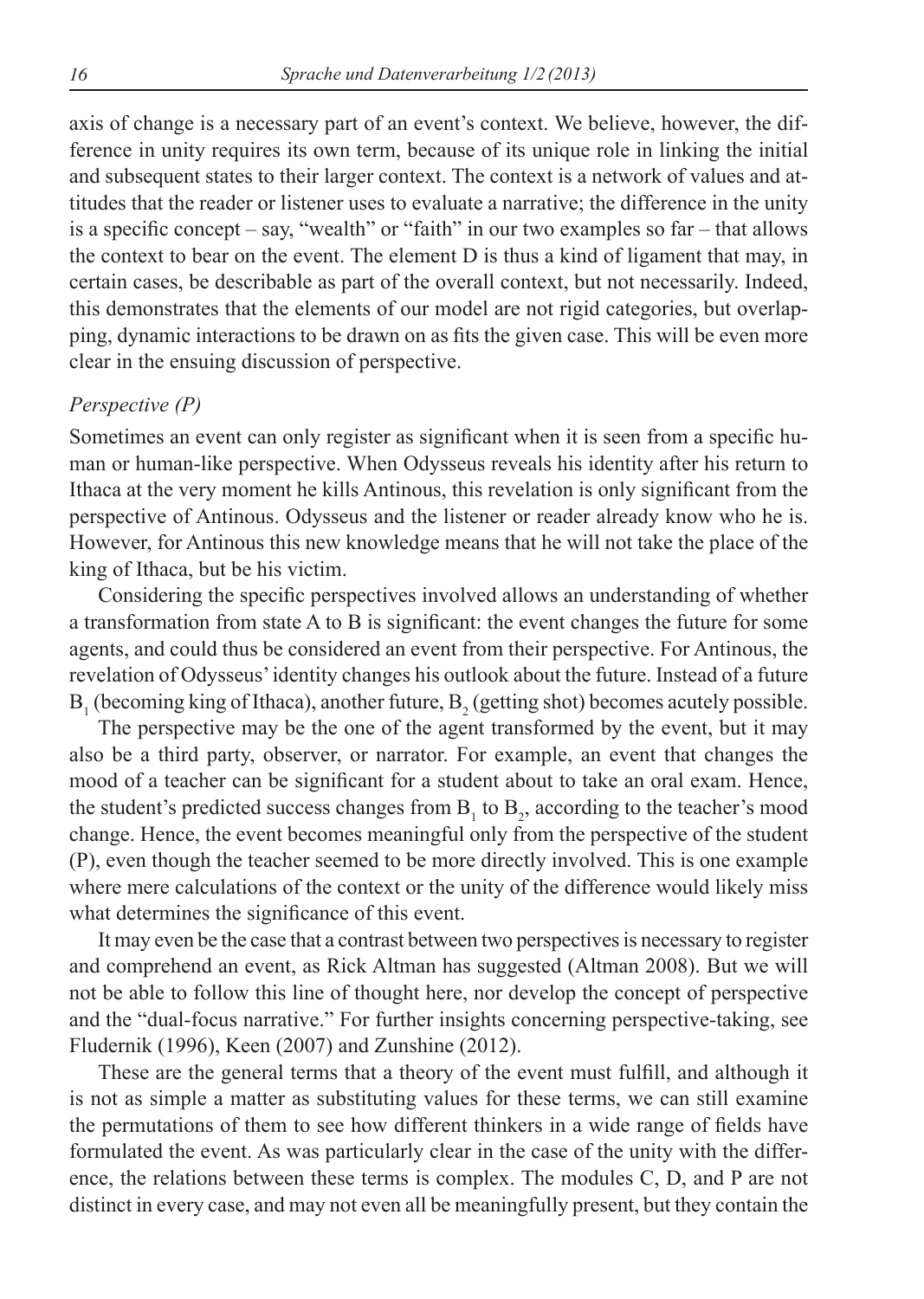myriad possible forms for those external elements that determine an event. Before we problematize this model further, it is useful to look at some examples of event theories within different discourses, to see how these terms play out.

# **3 Christianity: The Miracle**

The prototype of the Judeo-Christian event is the miracle. A miracle is an occurrence which cannot be explained by natural causes, and whose origin is therefore understood to be divine. To put this in the basic structure of the event, the initial state A stands for that natural course of the universe, the final state B represents a better world in which God has been made more immediately present, and the intervening force I is divine will. A miracle is the suspension or disruption of natural law for the sake of the exercise of God's will.

Biblical stories are filled with such moments: for example, Moses parts the Red Sea, in violation of the laws of hydromechanics, because it is God's will that the Israelites should escape Egypt, and so God works through Moses to suspend the natural order in accordance with which the water was lying flat, in order that His will might come to pass. Such an event is disruptive because it is enacted by a force outside of nature and thus, in some sense, beyond understanding. For Christian thought, this supernatural and extra-intellectual capacity – in other words, this capacity to turn A into  $B -$  is central to how God is described.

Theory of the divine event has been one of the bases for Christian interpretation of the New Testament: indeed, the life, death, and resurrection of Jesus Christ have often been formulated as an event that disrupts the course of the world.  $(A = non-salvation; B$  $=$  salvation; I  $=$  Christ's resurrection.) Thus Christ's claim that he comes not to abolish the law but to fulfill it (Mt 5:17) is read as the proclamation of an event in the world's salvation history: the law that was given to the Hebrews reaches in Christ its fulfillment, and is thus not simply eradicated but transformed. (This is a particularly difficult instance of the question of what becomes of A after the event.)

One particularly important and widely discussed form of miracle is that of conversion, as we saw in the example of Paul, in which the suspension is of a mental, not purely a natural, order. In this case, we substitute the values:  $A =$  non-belief;  $B =$  belief;  $I =$ divine inspiration. Faith provides the unity in the difference D, while, as we saw above in the example of Paul, the conversion has its part in constructing its own soteriological context C while the literary structure of the Biblical telling determines the perspectives that come to bear on Paul's conversion.

For Judeo-Christian thought the question of how God is present in the world is a central concern. The event, by formulating God and His works as existing outside of nature, and yet capable of effecting it through miracles, both impressive and personal events of which conversion offers the paradigm, has been a key concept for how Judeo-Christian thinkers over the centuries have understood God.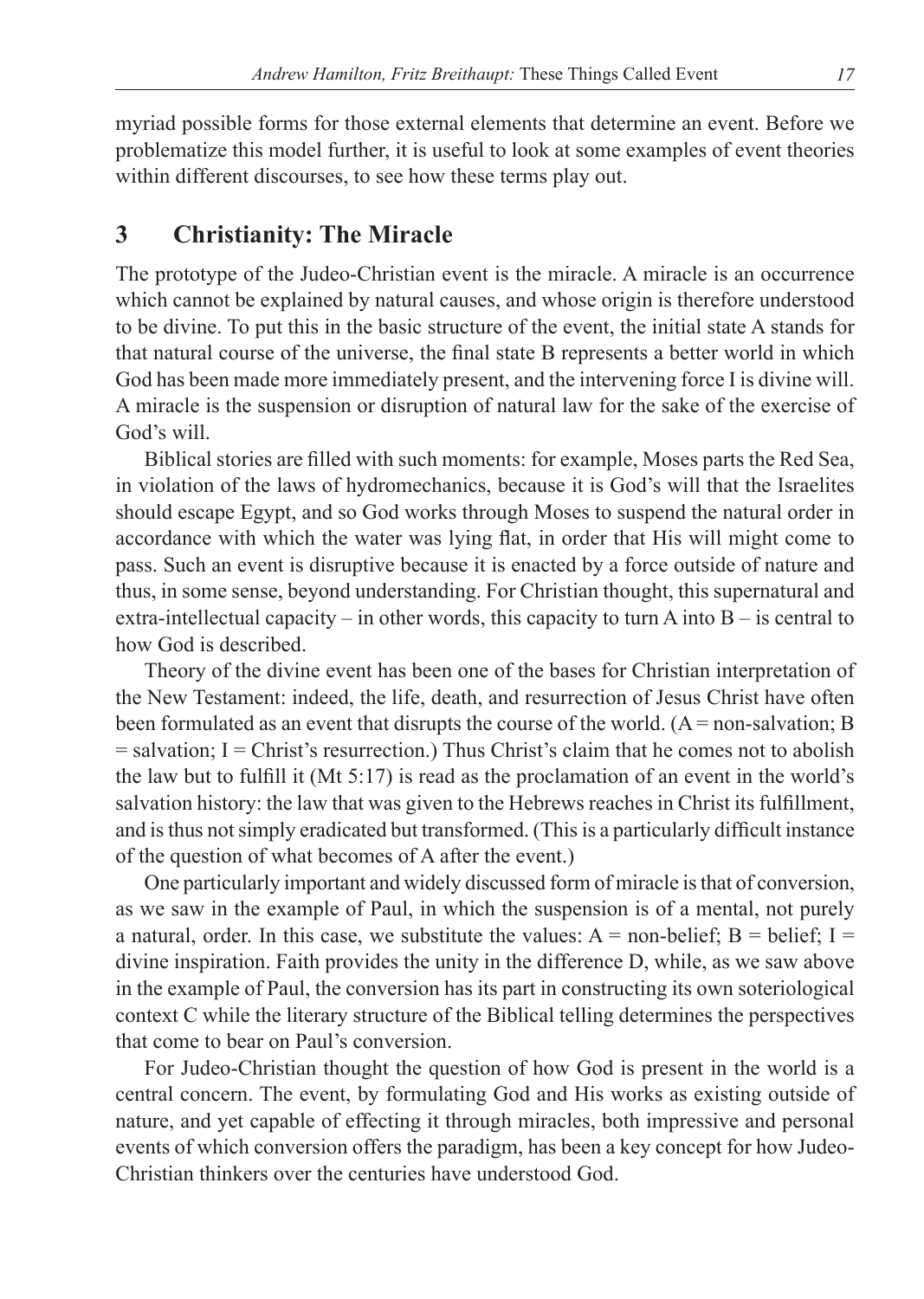# **4 Alain Badiou: The Big Event**

The French philosopher Alain Badiou has been a major figure in recent discussion of the event, and his theory of the event draws openly on the religious tradition. Badiou revises the traditional view of conversion, in the Pauline model, as an individual reflection of a universal divine intervention, to basically discard the underlying universal history, and argue that from the individual, psychological experience of the event, a concept of the universal is possible.

Indeed, one of Badiou's central philosophical concerns is to ask how it is possible to constitute a subject – that is, an individual in full possession of agency – something that he feels recent philosophical movements have failed to do. He calls the event an "ontological rupture" and argues that it forms a subject out of something that merely exists. So:  $A$  = mere being ;  $B$  = subject; the value of I is the tricky part. As we will see, I is neither simply external nor internal to A. The intervening force I *actualizes* some latent aspect of A.

In his book *Saint Paul: The Foundation of Universalism* (2003, originally 1997), Badiou takes up the apostle Paul as the preacher of the universalizing event. In his reading of Paul's epistles, Paul dispenses entirely with most of the usual New Testament context, and announces the resurrection of Jesus as "pure event, opening of an epoch, transformation of the relations between the possible and the impossible." (Badiou 2003: 45) Paul's famous proclamations that Christ's ministry is intended for all humanity, not only the Jews, becomes for Badiou the foundation of universalism, for the resurrectionevent fundamentally transformed the nature of the world. Thus Paul's call to accept Christ is the call to be likewise transformed with the universe.



*Figure 3: Saul becomes Paul*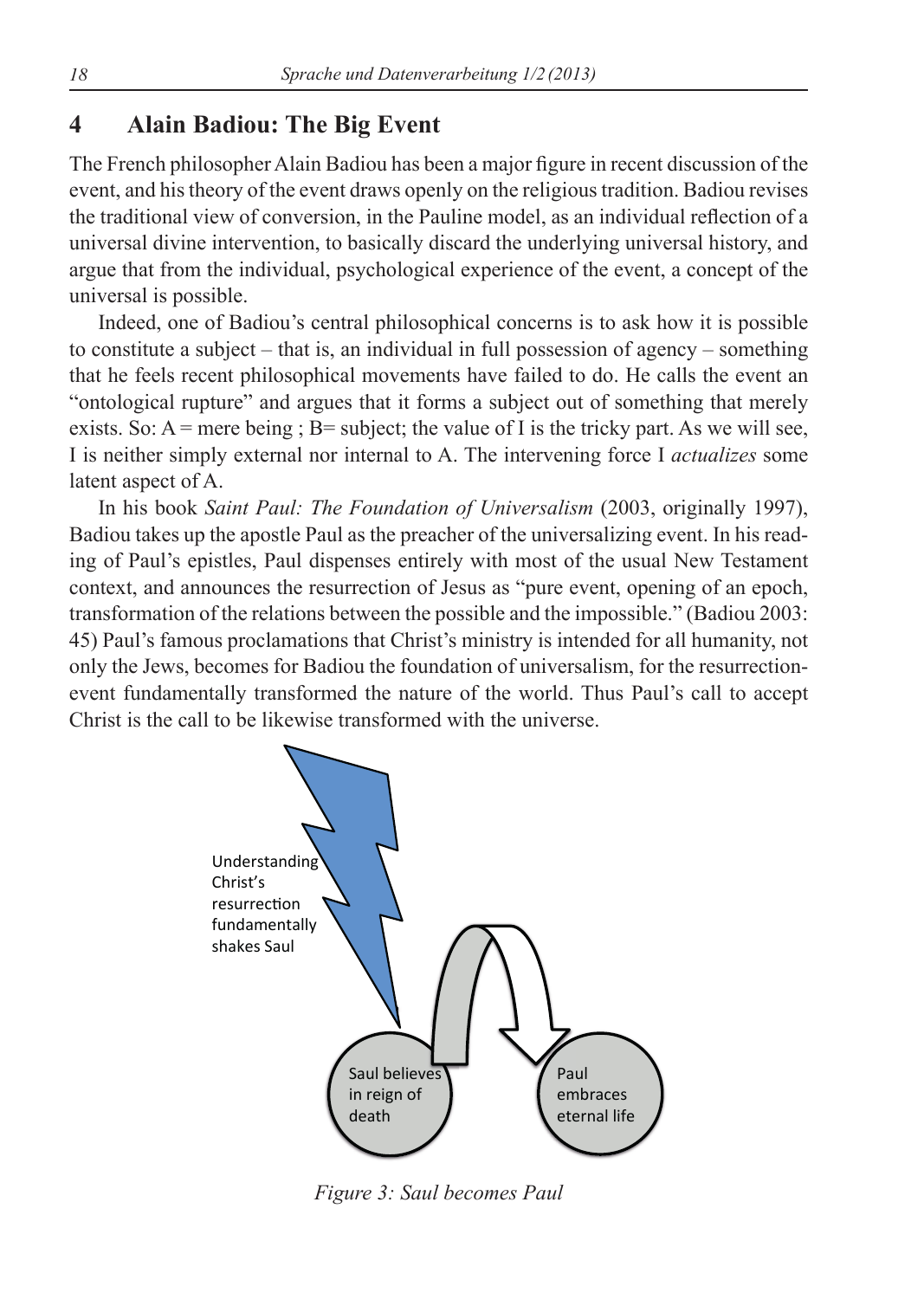The choice of Paul and the emphasis on the universal history of mankind might suggest that Badiou is writing only within the Christian tradition; but what he calls the "fable" of Paul is taken only as an illustrative example, and in many ways that book is exceptional for Badiou's theory of the event.

In an earlier major work, *Being and Event* (2007, originally 1988), Badiou takes a mathematical approach, and seeks to stay clear of religious language. He writes: "[t]he event is not a miracle. What I mean is that what composes an event is always extracted from a situation, always related back to a singular multiplicity, to its state, to the language connected to it, etc." (Badiou 2007: 100) This addresses the deep question of the status of A and I in our model of the event: for Badiou, I is born out of A. His argument for this is extremely complex, and has been heavily criticized by mathematicians and philosophers alike. In essence, he applies set theory to ontology, positing sets that are "dominated" (which means here something like determined) by elements that they do not contain. Since this is true of every set, it is also true of the set of what is accessible to a "mere being" – that is, what is not constituted as a subject – and Badiou thus posits a latent subjectivity to mere being, which is activated by the event.

How does this work in concrete terms? When Badiou takes up more particular cases, the difficult abstractions give way to an argument of beauty. He delineates four contexts in which such an event is possible: love, science, politics, and art. Here Badiou is turning towards an intuitive sense of what the event ought to be: something that transforms a person into something they could never have been otherwise, but not by divine intervention (notice that religious experience is absent from the list), but rather by an awakening of some capacity latent in the initial state A. A human being who is not in love is defined in part by the capacity to fall in love, and the experience of doing so, activating that capacity, constitutes a different kind of person – this is what Badiou means by the subject. The same model applies to the investigation of the natural world (science), engagement with the social structure  $(politics)$  and an encounter with the aesthetic (art).

The most powerful point in Badiou's theory of the event is that it is focused on the psychological experience of the individual, and that the event is not a catalyst for change, but rather a catalyzed transformation from within. B is latent in A, and I is the name for the contextually-determined catalyzing forces to which A has always had possible access. Thus Badiou's theory offers a new twist to our core model – it suggests that I, as formulated, is not necessary for an event, that the state A contains already the potential to make its own event.

## **5 Sigmund Freud: The Traumatically Delayed Event**

The cases of Christianity and Badiou have helped us to examine a couple of potential complications within A, B, and I in our core model. The following case will allow us to understand the temporal dimensions of the event better. This will lead us to consider the perspective of an agent (P).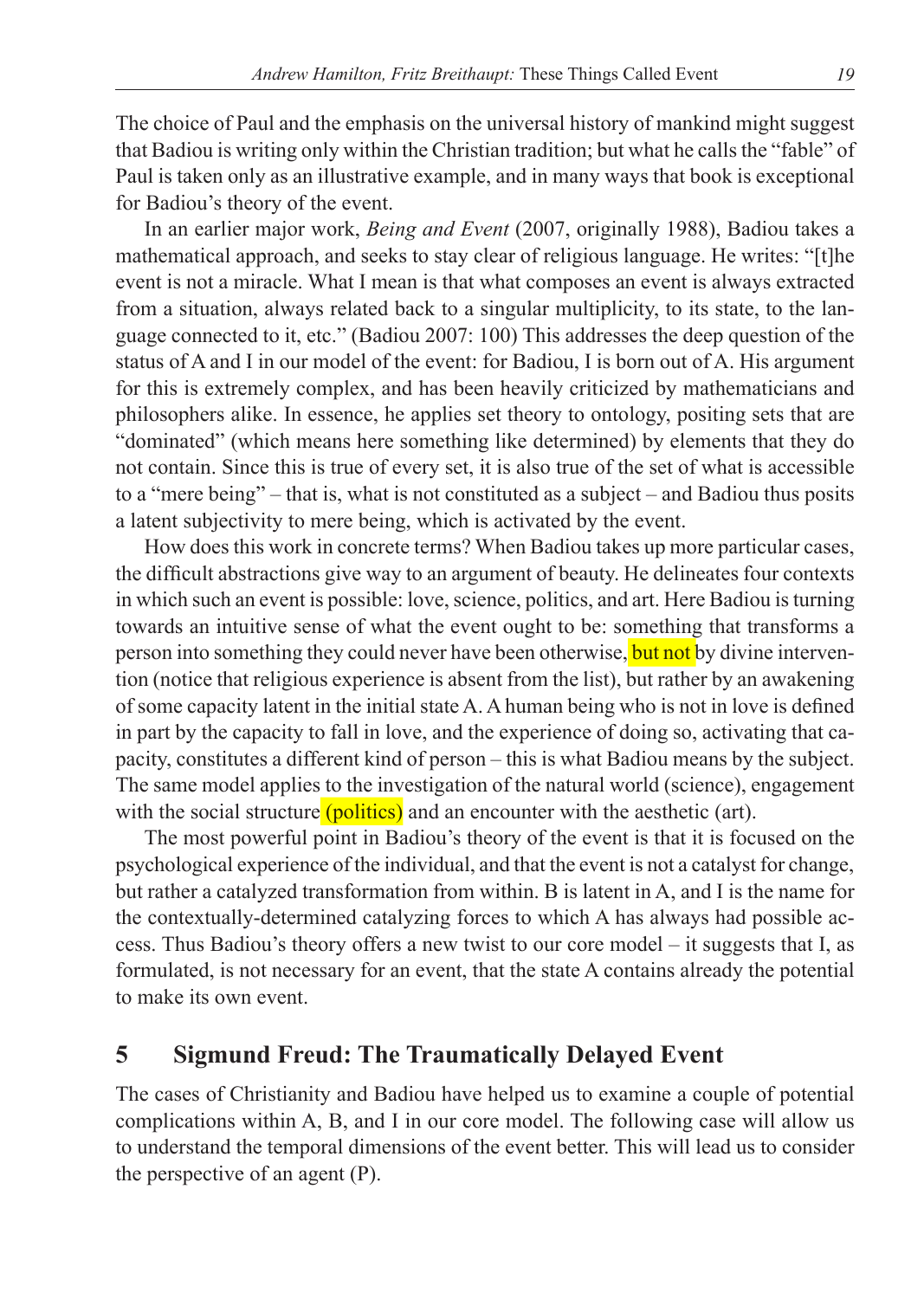In his remarkable revision of *The Interpretation of Dreams* (2010, originally 1900), Sigmund Freud adds a force that goes against the positive force of wish-fulfi llment. This is the force behind the repetition drive (*Wiederholungszwang*) that Freud introduces in *Beyond the Pleasure Principle* (1990, originally 1920). Freud here suggests that certain powerful (usually horrific) episodes in one's life can overcome the psychic protective mechanisms and penetrate and infiltrate the psyche. These events are called traumatic because the psyche cannot properly handle them, which means they cannot be interpreted, understood, and filed away as memories. Instead, they stay present. Freud's implicit frame of reference was his study of traumatized WWI veterans. Trauma, in this sense, is a memory disorder: The past cannot become the past and thus cannot be remembered, but instead remains present. Whereas most aspects of Freud's work have been disputed or dismissed by empirical psychologists, his theory of trauma provides the central elements of what is described today as posttraumatic stress disorder or PTSD (Leys 2000).

Freud's theory of trauma is an event theory *avant la lettre*. In the language of the core model of the event: A healthy subject A is overwhelmed by an external force I. This leads A to become a traumatized subject B for whom the disrupting event remains present. That is, for B, the transformation from A to B remains present, continues to be in the present and future. The state B is the one in which the transformation from A to B is repeated. The traumatized victim constantly relives the attack.



*Figure 4: Traumatic Event*

Some Freud scholars, most notably Jacques Lacan, have added another twist to Freudian event theory. These scholars suggest that the entire transformation from A to B with the intervention of I is so deeply unresolved that it can only be established retrospectively from a narrating perspective. The force of trauma is such that it is not clear what the intervening force and its effect have been. In that sense, the transformation with all its components is not a fact of the past, but something that come to fullness only in the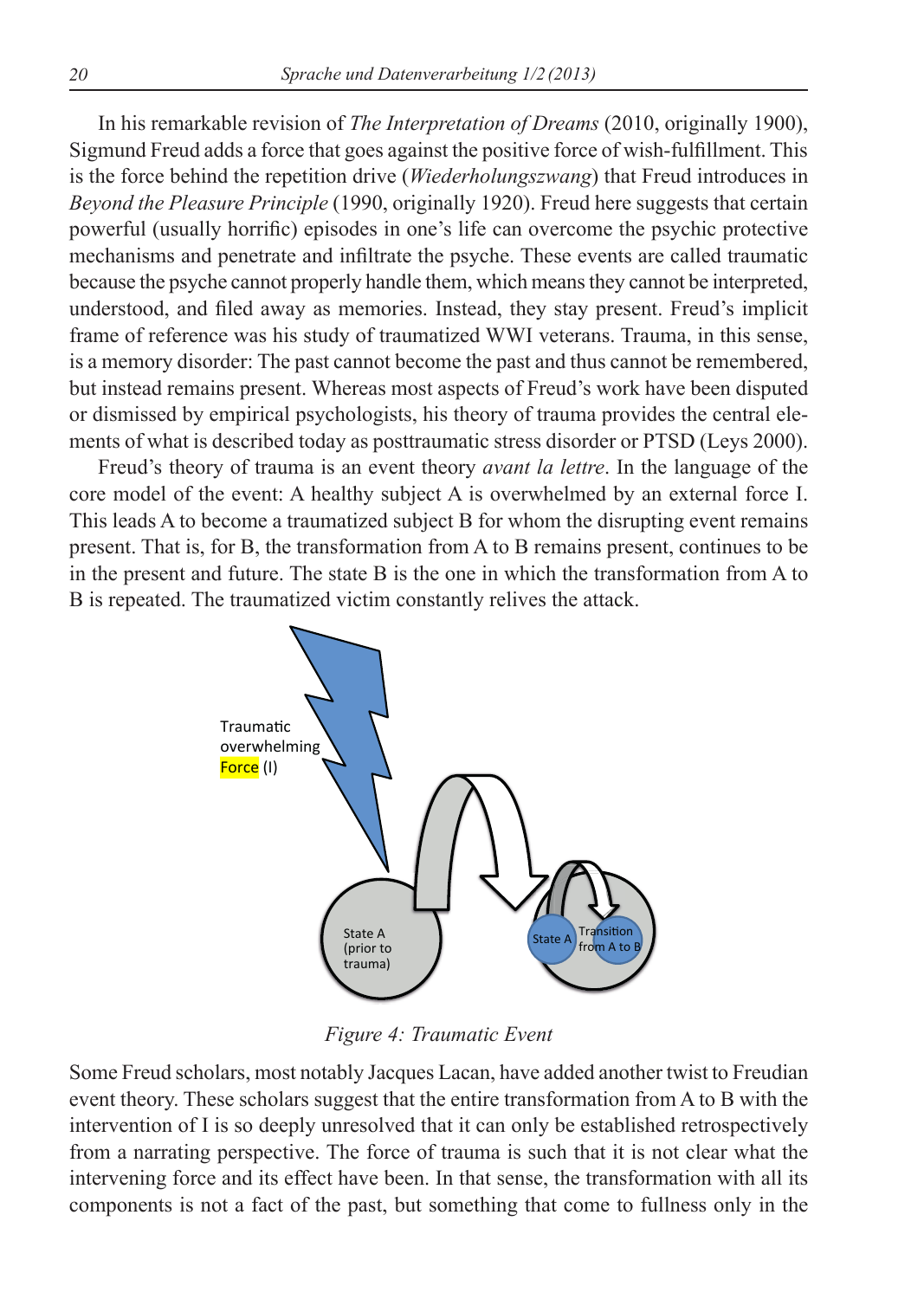future, as in the future perfect tense: the event will have been (Lacan 1988). The key claim inherent in this understanding of trauma is that the decisive factor is not what the actual traumatic intervention truly was, but rather which "narrative" can be established in the future that makes sense for the subject (or observer) to explain his or her suffering.

Within the core model of the event, this Lacanian interpretation of trauma promotes the narrative perspective (P) to the central position of the event. It is the narrative perspective that establishes and perhaps even invents the retrospective transformation from A to B with intervening I in such a way to make sense of what B has become. The temporal order of A coming before B is now reversed. For P the starting point is B and the question for P is which A we can deduce as having preceded B.

For our core model of the event, this emphasizes that the narrative perspective (P) is not an afterthought of the event but can be seen as the starting point of its establishment.

### **6 Narratology**

Narratology, the study of stories, how they are told, written, read, and interpreted, has long had the event as one of its central concepts. Indeed, the event is often posited as a defining characteristic (if not *the* defining characteristic) that distinguishes narrative from other language forms, such as description or enumeration.4 But it is difficult to generalize about how narratologists have described the event, since different narratologies have used such varied approaches to the event. Some recent approaches, most notably that of Albrecht Koschorke, have even displaced the event from any central position, building a theory of narration around perspective and perception instead.

Traditionally, narratologists point to Aristotle's *Poetics* as the foundational text in the study of artistic language. Aristotle defines an event as an element in the plot of a story, and classifies plots as either transitions from good to bad, or bad to good (*Poetics*, 1451a). This is recognizable as a combination of the first and second attitudes toward narrative outlined at the beginning: an event is one element in a chain, but also something transformative. The best plots, according to Aristotle, are those whose links between actions are surprising and remarkable, and yet adhere to clear rules of causality. The event-catalyst, I, must be grounded in a clear connection between A and B (causeand-effect, for instance), but still yield a B that is surprising to the audience. Thus, for Aristotle, to see an event as part of a chain, it is still necessary to understand the event as disruptive, and as such he explores the links between events to root out the mechanisms of how a plot works.

Aristotle does not use the vocabulary of contemporary psychology, but he pairs his theory of the surprise with an understanding of perspective-taking. The surprise can be

<sup>4</sup> This is to use "language" in the broadest sense: a narrative need not be limited to words on a page. It may also be found on stage, in the cinema, on television, or in any number of other media. The category of narrative we are employing here means simply any form of storytelling built around events.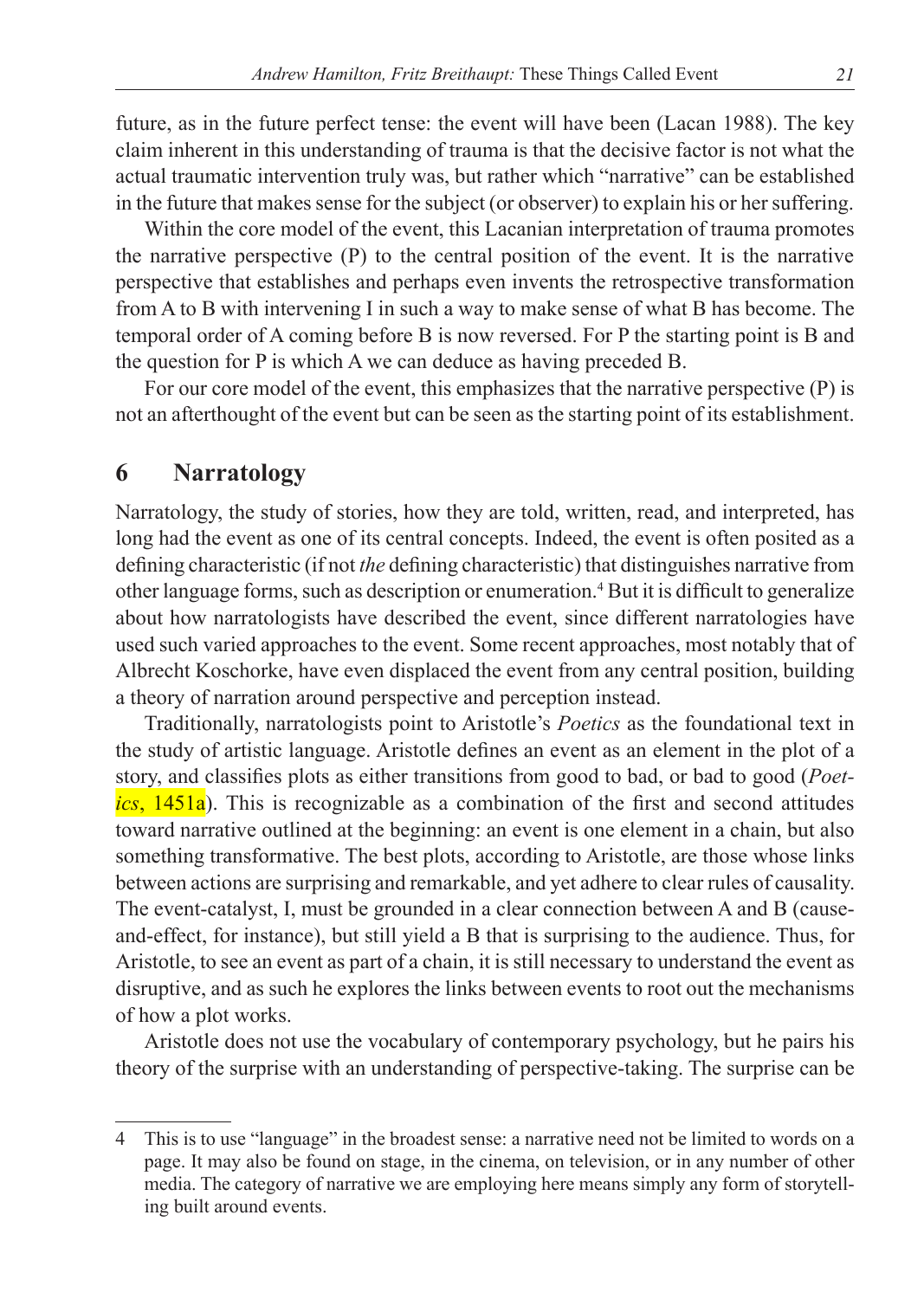explained as a fork of two trajectories: what the character can predict will happen and what actually happens diverge (*Poetics*, 1452a). Our core model of narrative events would describe this fork by means of the narrative perspective P. The fear and pity that Aristotle wants an event to inspire are only possible given a particular perspective on the part of the reader or viewer.

This approach has had an enduring influence, as many thinkers have followed Aristotle's lead. In the twentieth century, the novelist E.M. Forster's definition of a plot is indebted to the Aristotelian concepts. Forster's example contrasts two presentations of the same occurrence. "The king died and then the queen died" is, in his account, not a plot. But to say "the king died, and then the queen died of grief" is, because it links the two occurrences. Thus the plot, in the sense of a series of occurrence, requires a connection between its constituent parts. Unlike in Propp's formalism, the emphasis for Forster is not on the occurrence itself, or the syntactic series of occurrences, but on the narrative syntax that holds separate occurrences together, thereby bringing about an event: the string, in the metaphor of the pearl necklace. We will return to the question of causality in discussing more recent narratological thought.

A generation after Forster, with the rise of structuralism, disruption models of the event became the most visible. One tremendously important such model is presented in Jurij Lotman's essay "The Structure of the Artistic Text" (1977). Lotman argues for a spacial metaphor for the structure of a text, transforming textual analysis into a topological endeavor. And among the constituent elements of a text  $(e.g.,$  description, exposition) the plot "can always be reduced to a basic episode – the crossing of the basic topological border in the plot's spatial structure" (Lotman 1977: 238). If we imagine the space of the novel as consisting of a set of demarcated subspaces, the event (the "basic episode") is the crossing of a border from one to the next, whereas something like description remains within a single subspace. In terms of our core model, this foregrounds C as a space against which action can be plotted – the coordinates that identify two spaces, A and B, and the border between them. Lotman's formula may offer the richest potential for computational linguistics, as a topological formulation of the categories in our model of the event would allow it to be reapplied to a number of possible contexts.

Lotman's semio-spatial structure has another implication, which rests on the second, moralistic, sense of the word "transgression" (Lotman's Russian word, *prestuplenie,*  whose elements mean "across" and "stepping," like those of "transgression," is the word translated as "crime" in the title of Dostoevsky's novel -- hence, the dual sense may be said to be more flagrant in Russian). Following Lotman, some narratologists (such as Gruber 2014) have defined the event as a transgression of a taboo or a violation of a norm. This definition may indeed capture many events, but has the disadvantage of requiring a highly abstracted understanding of what constitutes a norm. It is not clear to us that this new element is necessary in a core model of the event, even if it may be illuminating in particular cases.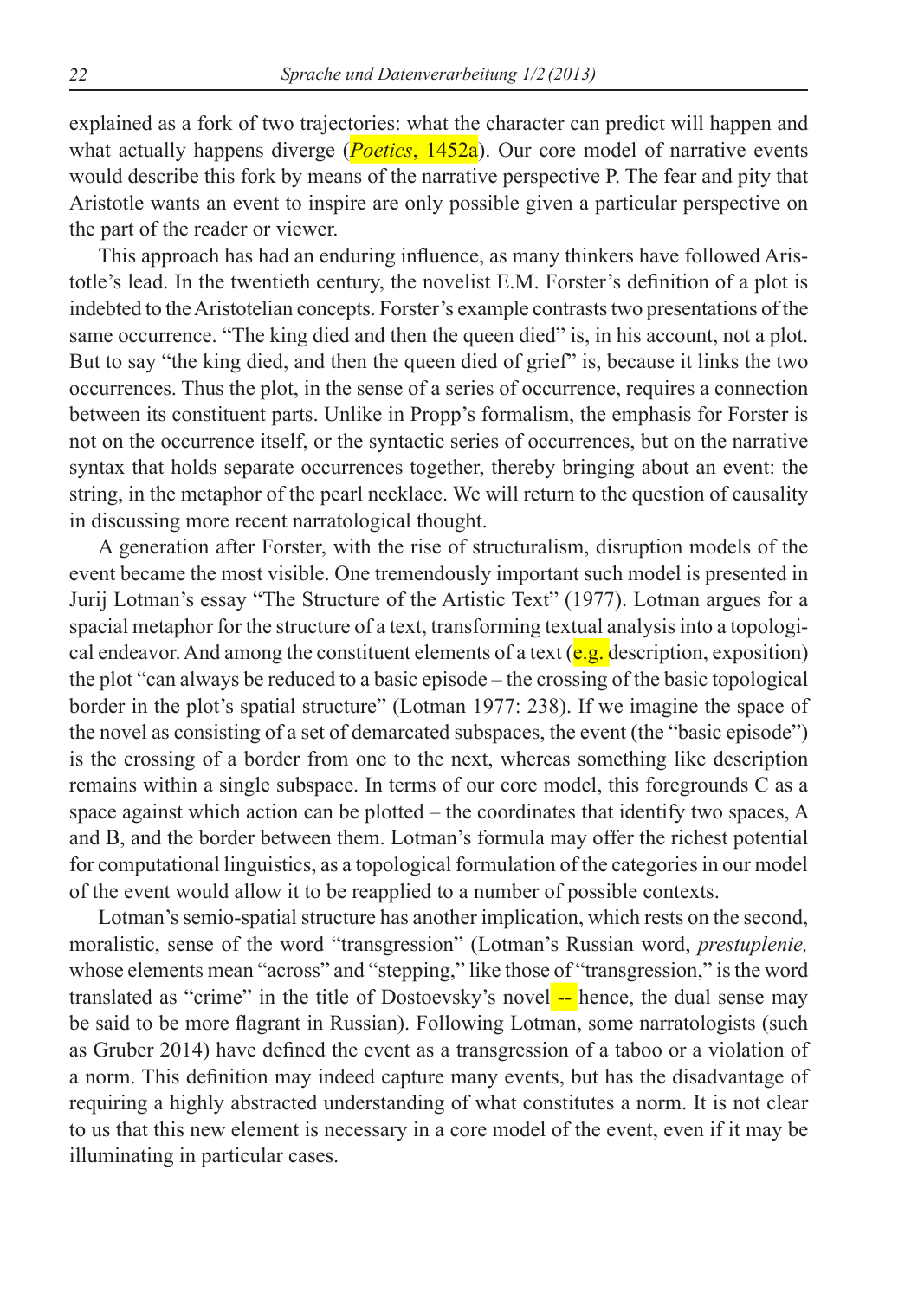Since Lotman's structuralist model, other narratologists have asked what defines such a border as an event crosses. **O**her words: if an event stands out as a disruption in a series of plot elements, what does it mean to be disruptive? For example, Wolf Schmid (2003) argues for five criteria, whose presence or absence in various degrees determines "a sliding scale of eventfulness" along which points of plot can be located. (Schmid 29) They are: relevance, unpredictability, effect, irreversibility, and non-iterativity. The strongest kind of event, then, in Schmid's terms, is significant in the world of the story, is capable of surprising the reader, has meaningful ramifications, and cannot be undone or repeated. These criteria can be tremendously helpful, and in particular those of irreversibility and non-iterativity can be rigorously quantified in the context of a narrative, but how such a term as relevance could be formulated outside of the interpretative context of literary studies is not clear. These examples show that narratology, while deeply invested in the event, has also been torn between the three models of the event presented at the outset, although the event-as-disruption model, as the analyses of Lotman, Schmid, and many others suggest, seems to offer the richer but also more difficult possibilities.<sup>5</sup>

# **7 Conclusion**

The question seemed so simple, and yet the answer is anything but. We have outlined a general model of the narrative event-as-transformation with six elements: an initial and final state; an intervening force; a context; a unity within difference; and a perspective. Of these, the first three have to be present, while the second three can substitute for each other. There will always be state A and state B with an intervening force I, while context, unity within a difference, and perspective can each be understood as modules that grant significance to the transition. We believe that analyzing an event through the lens of these six categories offers the best chance for understanding both its structure and its significance.

In the introduction, we recounted three basic different academic approaches or even cultures to define an event. The question arises: can the first approach (the event-asaction approach that lists all actions syntactically in a string) and our approach of the event-as-transformation be reconciled? For this discussion, we turn to the description of narratives by Fisseni and Löwe (to appear) from a computational models of narrative perspective. Can the event-as-transformation be captured by the event-mapping?

We should first note that there is Propp-bias in computational linguistics in general, which may have led to the omission of the event-as-transformation in the radical sense we outline above. Propp's only example was **fairy-tales**. Fairy-tales are limited as narrative examples in many respects (among other things, they are highly ritualized, have

<sup>5</sup> Indeed, so deep is the tension between these different conceptions that Gruber (2014) has suggested using the term "event" to refer to things outside of the plot altogether -- for instance at the levels of récit and narration -- but still bearing on the narrative act. Gruber's discussion of these event-like interfereces is quite rich, but we have opted not to address it here, as it seems to introduce a confusing equivocation to our terminology.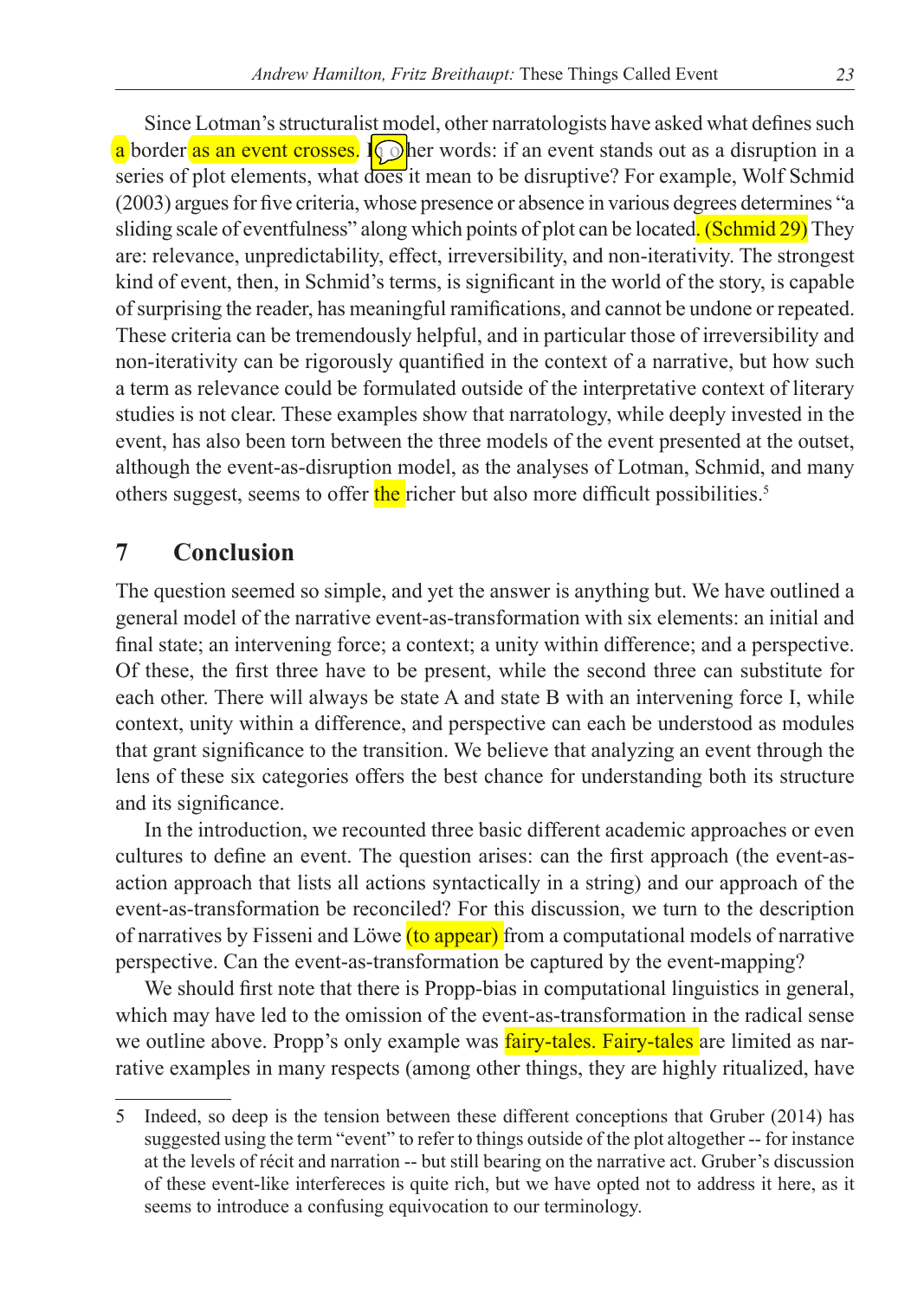a limited repertoire, and display little or no psychological development of characters). Propp's model succeeds for the deliberately constricted set of texts he analyzes, but a fuller model of the event, such as we have proposed here, must account for the breadth of what narrative can be: a fairy-tale or novella built around a single scene, a lengthy novel with any number of transformative events, or the gossip-stories of social chit-chat.<sup>6</sup>

Fisseni and Löwe use event nodes to describe events in the Proppian sense. However, they also include super-events that involve various events and sub-events. For example, the super-event "fishing plan" in a Russian fairy-tale involves multiple, complex steps, such as "Shabarsha decides to go fishing with the intent to earn money to support his master" (23). These super-events look a bit like what we have called events (that is, events-as-transformations): they are fewer in number, structurally complex, and appear to be tremendously important to the story. But they differ in the crucial sense that super-events subsume other events *hierarchically*, not because they are more dramatic, counter-intuitive, or transformative. In other words, their place in the event-mapping model still does not address what we have outlined as the defining features of the event, even as it raises some events above others.

Nevertheless, Fisseni and Löwe implicitly account for the event-as-transformation when they describe their experiment of asking untrained subjects to summarize some of the Russian magic fairy-tales. Fisseni and Löwe notice how the "central events" (18) emerge in the summaries. These are coming close to what we call the event-astransformation. One needs to recall here that the Russian magic fairy-tales that Propp and Fisseni and Löwe use do not contain psychological changes of state. Instead, they contain changes of state that play on emotional themes: happy-sad, free-unfree, and poor-rich.

In the given narratives, the heroes face obstacles that they need to overcome. For example, Shabarsha wants to end the poverty of his master and then needs to face the challenges of the little devil. These challenges and responses contain an event-as-transformation from state A to B (from poverty to wealth and from challenge to victory), by means of the clever intervention of the hero. Here, the super-events, seen through the lens of human re-tellers approach our event-as-transformation. This experimental evidence suggests that the event-as-transformation model is intuitive to human listeners, who are drawn (at least in such simple narratives) to transformative events, and remember them best (in line with Norenzayan et al. 2006).

These experimental subjects reveal that a narrative is not merely a sequence of data. It is intuitive that a great literary narrative does more than inform its readers about a sequence of plot points; a folk-tale's power to foster a sense of belonging in a community has little to do with the information the teller transmits to his or her listeners; courtroom testimony succeeds or fails not only because of facts it presents, but because of everything

<sup>6</sup> In the German context, the bias toward novellas pre-dates Propp by a century. Goethe's description of a novellas as an "unerhörte Begebenheit" (unheard-of event) is a frequent point of departure for studies of the intersection between the novella and the narrative event in general.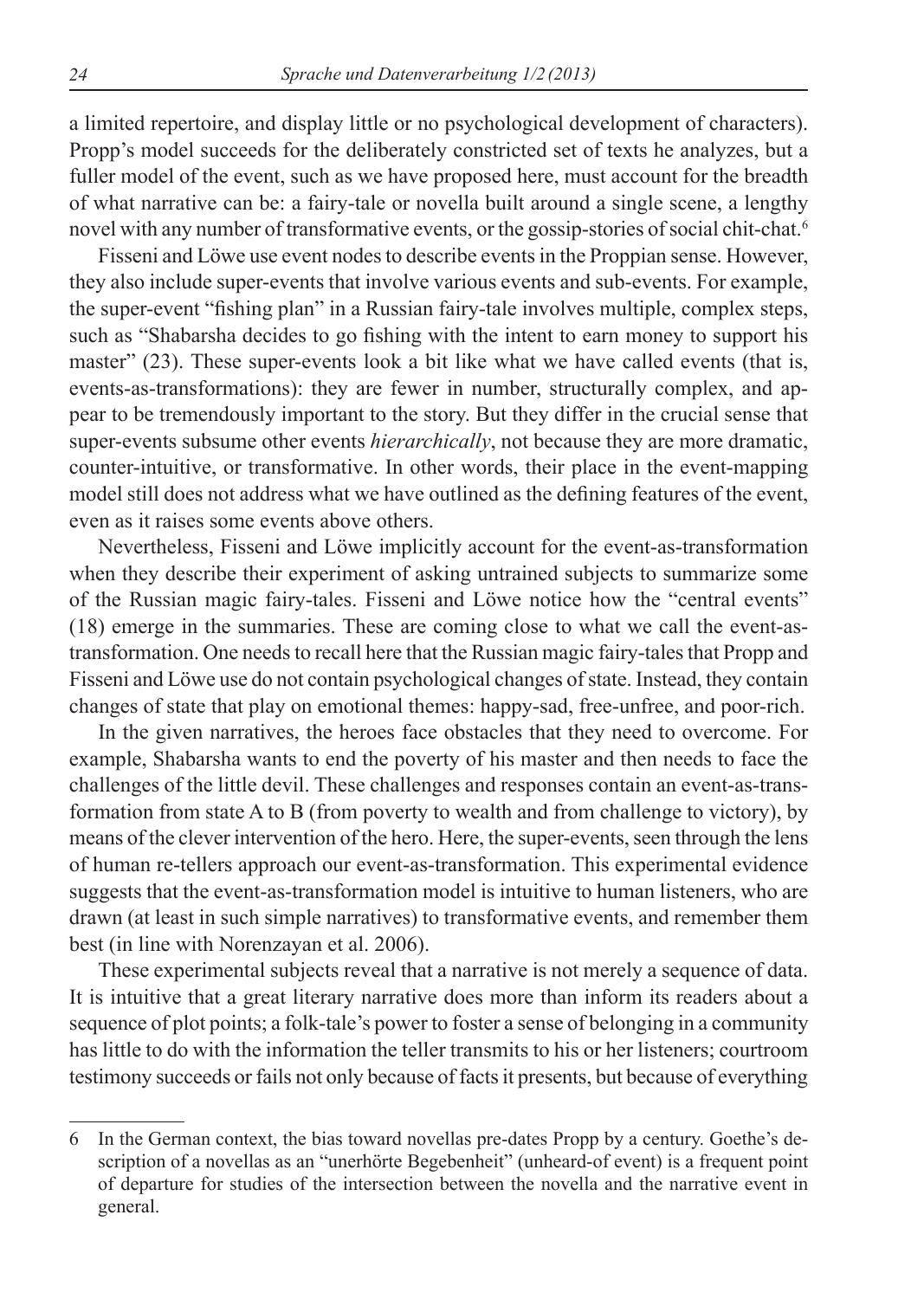else that goes into the report. This *everything else* is what Bruner was talking about. It is also why we are so fascinated by narratives. Something that seemed to be fixed can de different. Events, therefore, the defining attribute of a narrative, cannot be captured adequately by reductionist accounts, such as Propp's formalism, or Hühn's "event I," which would eliminate the non-informational aspect of narrative that is of such great importance not only to literary scholars, but more importantly, to all people who are drawn to narratives simply because they are interesting.

Hence, whereas the node-based description of Fisseni and Löwe succeeds on the descriptive level, it could not, at this point, be used to produce successful narratives. To be sure, this is also not the intention of the authors, their intention is to provide an tool for comparing different representations of narratives. For the comparison, a metric for the importance of different events which occur (or are left out) in the representations is necessary (Fisseni and Löwe's evaluation phase, section 3.3). Here, we propose that this metric needs to add an additional contextual element to account for the larger significance of the narrative and distiguish between the occurrence of more or less "central events".

We said at the beginning that it was important to distinguish events from mere happenings (as in Hühn's two types of events), and to consider only true events as constitutive of true narratives: we hope it is now clear why that insistence is fundamental to our theory. The examples we have offered – Saul's conversion, Badiou's constitution of the subject, an individual's traumatic experience – are not about *what happens*, they are about what it means, how it felt, where it leads. The facts of the matter don't do justice to the event, and for that reason it is necessary to introduce to additional terms of our model, and, for the same reason, in our view, a model that lacks those or similar terms fails to do justice to the power of narrative.

As the survey of thought about events, through psychoanalysis, philosophy, religion, and literary studies, was meant to indicate, there is no shortage of possible applications for a well-developed understanding of the event, and in particular a computation model would be a tremendous service to these disciplines. Moreover, some empirical evidence suggests that the event-as-transformation may be a central cognitive feature of how the human mind processes the world, and a pre-requisite for any narrative capacity. If events are transformative, as we hold, narrative thinking is a thinking in alternatives and retrospection. In a narrative world, everything might stay different.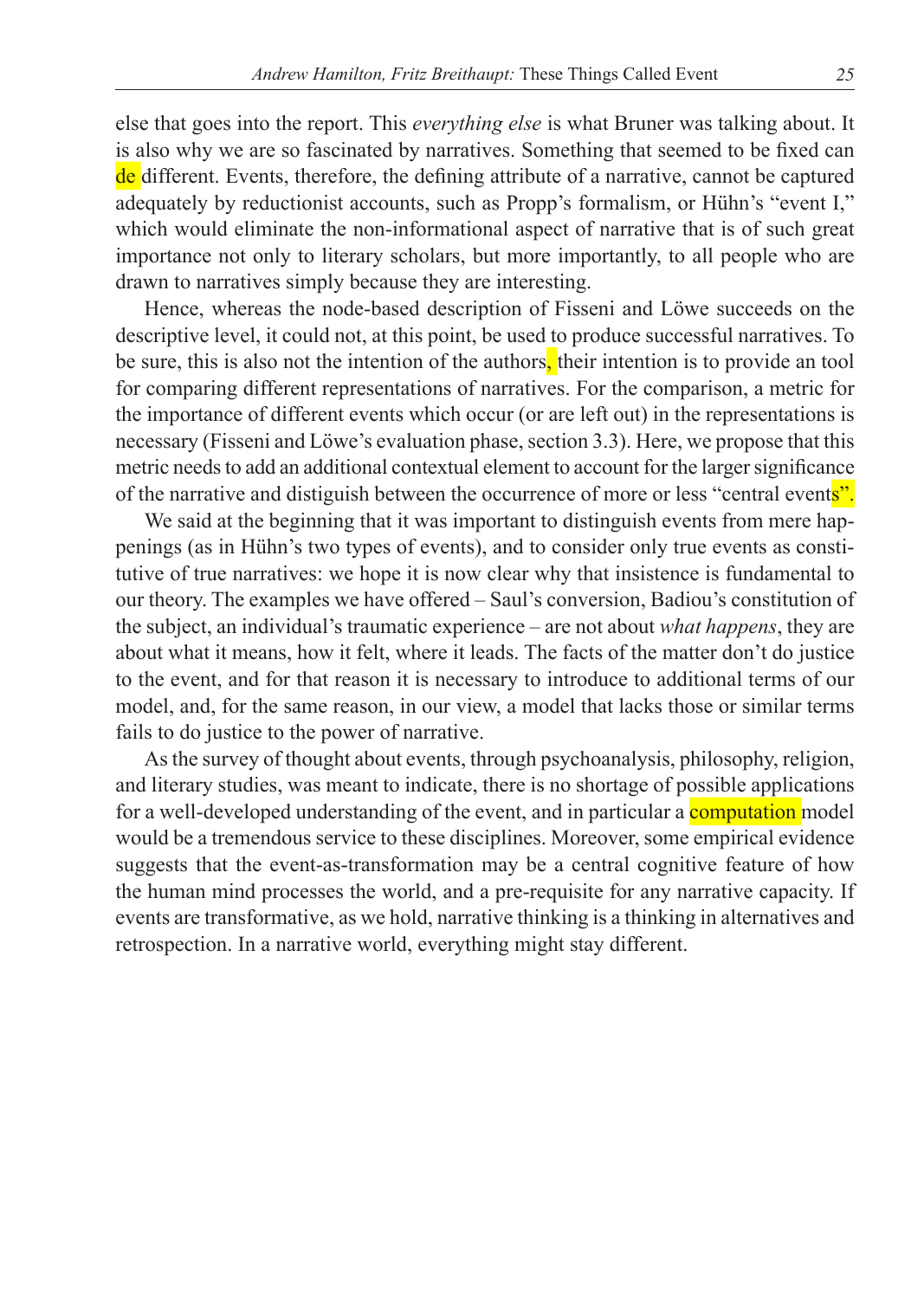# **Bibliography**

Altman, Rick (2008). A Theory of Narrative. New York: Columbia University Press.

Aristotle (1997). Poetics. Translated by Malcolm Heath. New York: Penguin.

- Bach, Emmon (1986). "The Algebra of Events". Linguistics and Philosophy 9:5–16.
- Badiou, Alain (2003). St Paul: the Foundation of Universalism. Translated by Ray Brassier. Palo Alto, CA, USA: Stanford University Press.
- Badiou, Alain (2007). Being and Event. Translated by Olive Feltham. New York: Bloomsbury Academic Press, 2007.
- Bod, Rens, Bernhard Fisseni, Aadil Kurji, and Benedikt Löwe (2012), "Objectivity and reproducibility of Proppian annotations". In: The Third Workshop on Computational Models of Narrative, Edited by Mark A. Finlayson , Cambridge, MA, USA, 17–21.
- Boyd, Brian (2009), On the Origin of Stories: Evolution, Cognition, and Fiction. Cambridge, MA, USA, and London: Harvard University Press, Belknap Press.
- Breithaupt, Fritz (2012), Kultur der Ausrede. Berlin: Suhrkamp.
- Bruner, Jerome (1996), Culture of Education, Cambridge, MA, USA: Harvard.
- Derrida, Jacques (1985), "Signature, Event, Context". In: Margins of Philosophy. Translated by Alan Bass. Chicago, IL, USA: University of Chicago Press.
- Finlayson, Mark Alan (2012), "Learning Narrative Structure from Annotated Folktales." PhD diss., Massachusetts Institute of Technology.
- Fisseni, Bernhard and Benedikt Löwe (to appear). "Event mapping for comparing formal frameworks for narratives". To appear in Logique et Analyse.

Fludernik, Monika (1996), Towards a 'Natural' Narratology. London, New York: Routledge.

- Freud, Sigmund (2010), The Interpretation of Dreams. Translated by James Strachey. New York: Basic Books.
- Freud, Sigmund (1990), Beyond the Pleasure Principle. Translated by James Strachey. New York: Norton, 1990.
- Genette, Gérard (1980), Narrative Discourse: An Essay in Method. Translated by Jane Lewin. Ithaca: Cornell University Press.
- Gottschall, Jonathan (2012), The Storytelling Animal: How Stories Make Us Human, Boston: Houghton Mifflin Harcourt.
- Gruber, Carola (2014), Ereignisse in aller Kürze: Narratologische Untersuchungen zur Ereignishaftigkeit in Kürzestprosa von Thomas Bernhard, Ror Wolf und Helmut Heißenbüttel. Bielefeld: Transcript Verlag.
- Herman, David (2002), Story Logic: Problems and Possibilities of Narrative. Lincoln and London: University of Nebraska Press.
- Hühn, Peter (2009). "Event and Eventfulness". In: Handbook of Narratology. Edited by Peter Hühn, John Pier, Wolf Schmid and Jörg Schönert. Berlin and New York: Walter de Gruyter, 80–97.
- Keen, Suzanne (2007). Empathy and the Novel. Oxford and New York: Oxford University Press.
- Keen, Suzanne (2010), "Narrative empathy." In: Toward a Cognitive Theory of Narrative Acts. Edited by Frederick Aldama. Austin: University of Texas Press, 61–93.